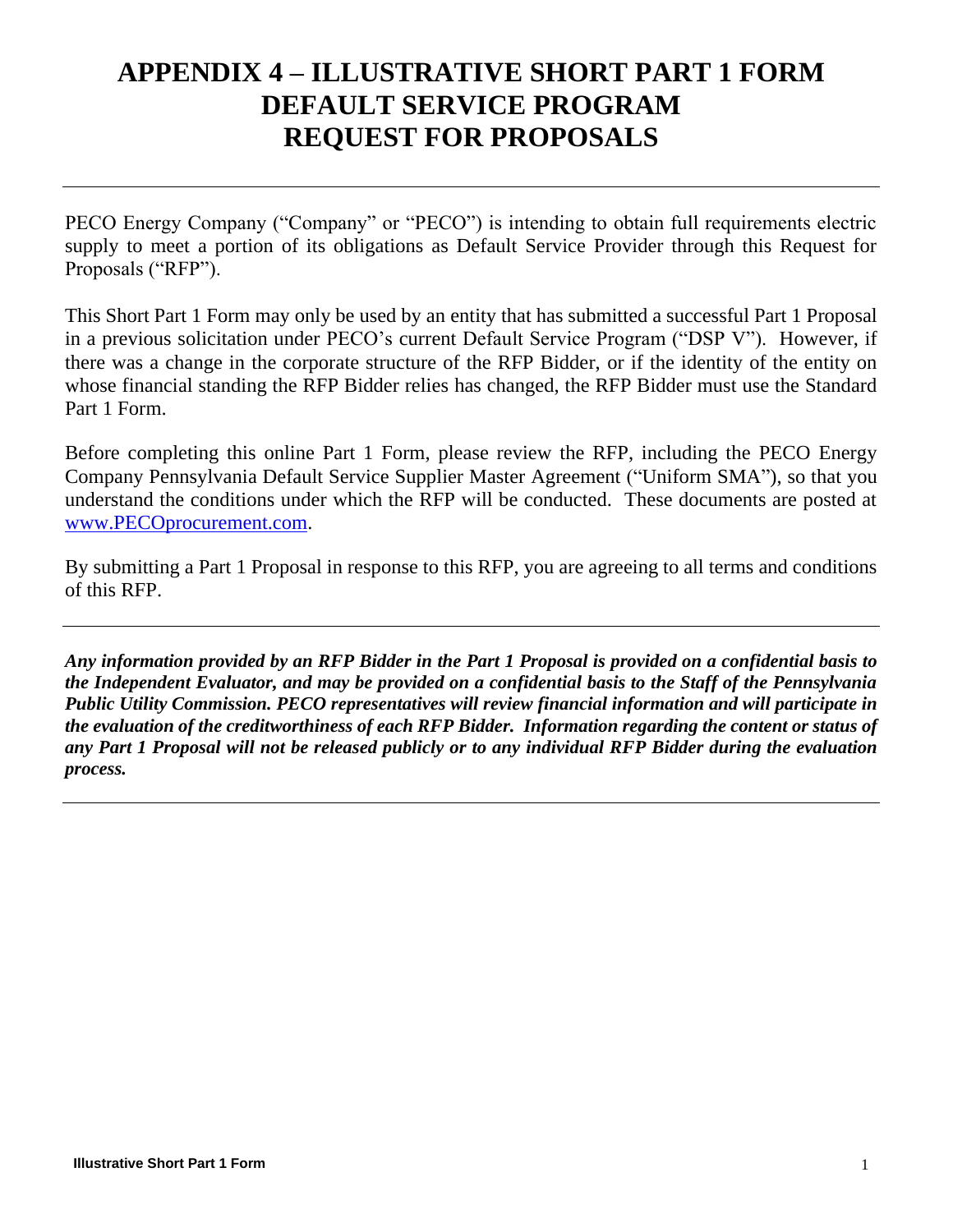## **GENERAL INSTRUCTIONS on the RFP Bidders that can use this form:**

- This Short Part 1 Form is for the exclusive use of RFP Bidders that successfully submitted a Part 1 Proposal in a previous solicitation under DSP V. If you are not eligible under this criterion, **please use the Standard Part 1 Form.**
- If there is a change in the corporate structure of the RFP Bidder (through a merger for example) since you last submitted a successful Part 1 Proposal in a previous solicitation under DSP V, **please use the Standard Part 1 Form.**
- If the entity on whose financial standing the RFP Bidder relies changed since you last submitted a successful Part 1 Proposal in a previous solicitation under DSP V, **please use the Standard Part 1 Form.**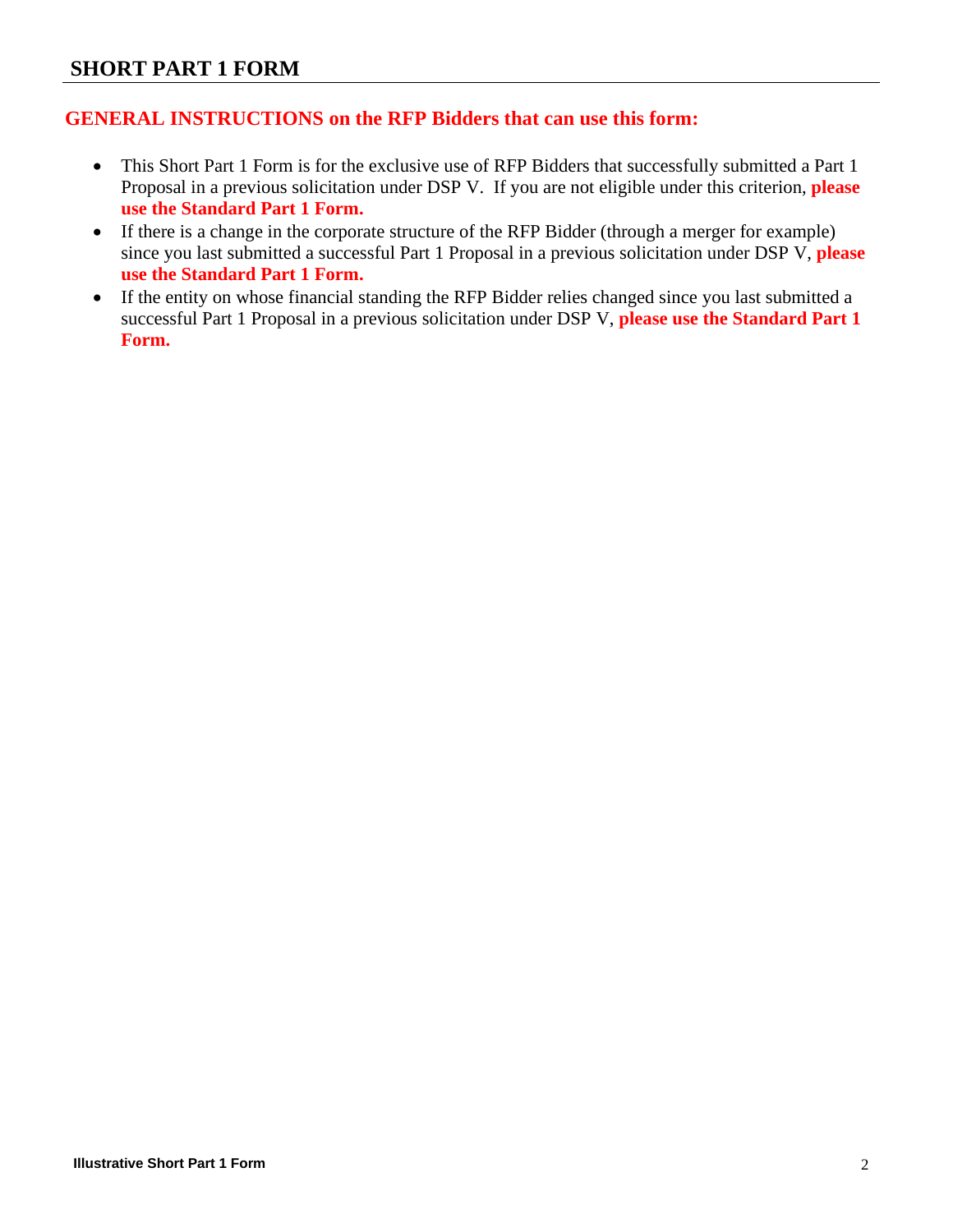## **1. Contact Information and Representations**

*First Item*: Name and Address of the RFP Bidder

## **PLEASE PROVIDE THE RFP BIDDER'S LEGAL NAME AND ADDRESS.**

| Legal Name of RFP Bidder     |              |          |
|------------------------------|--------------|----------|
|                              |              |          |
| <b>Street Address Line 1</b> |              |          |
|                              |              |          |
| <b>Street Address Line 2</b> |              |          |
|                              |              |          |
| City                         | <b>State</b> | Zip Code |
|                              |              |          |
|                              |              |          |

#### **IF THE LEGAL NAME OF THE RFP BIDDER HAS CHANGED NAME SINCE THE RFP BIDDER LAST SUBMITTED A SUCCESSFUL PART 1 PROPOSAL, PLEASE PROVIDE EVIDENCE OF THE CHANGE.**

## *Second Item*: Officer of the RFP Bidder

The Officer of the RFP Bidder must be an officer, a director, or an individual otherwise authorized to undertake contracts (including the Uniform SMA) and bind the RFP Bidder. The Officer of the RFP Bidder whose contact information is provided in this online Part 1 Form must:

- make all representations required by the Part 1 Proposal requirements; and
- make all representations required by the Part 2 Proposal requirements.

## **PLEASE PROVIDE THE NAME AND CONTACT INFORMATION FOR THE OFFICER OF THE RFP BIDDER.**

| <b>First Name</b>                    | Last Name            |          |
|--------------------------------------|----------------------|----------|
| Title                                |                      |          |
| <b>Street Address Line 1</b>         |                      |          |
| <b>Street Address Line 2</b>         |                      |          |
| City                                 | <b>State</b>         | Zip Code |
| Business Phone No.<br>Cell Phone No. | <b>Email Address</b> |          |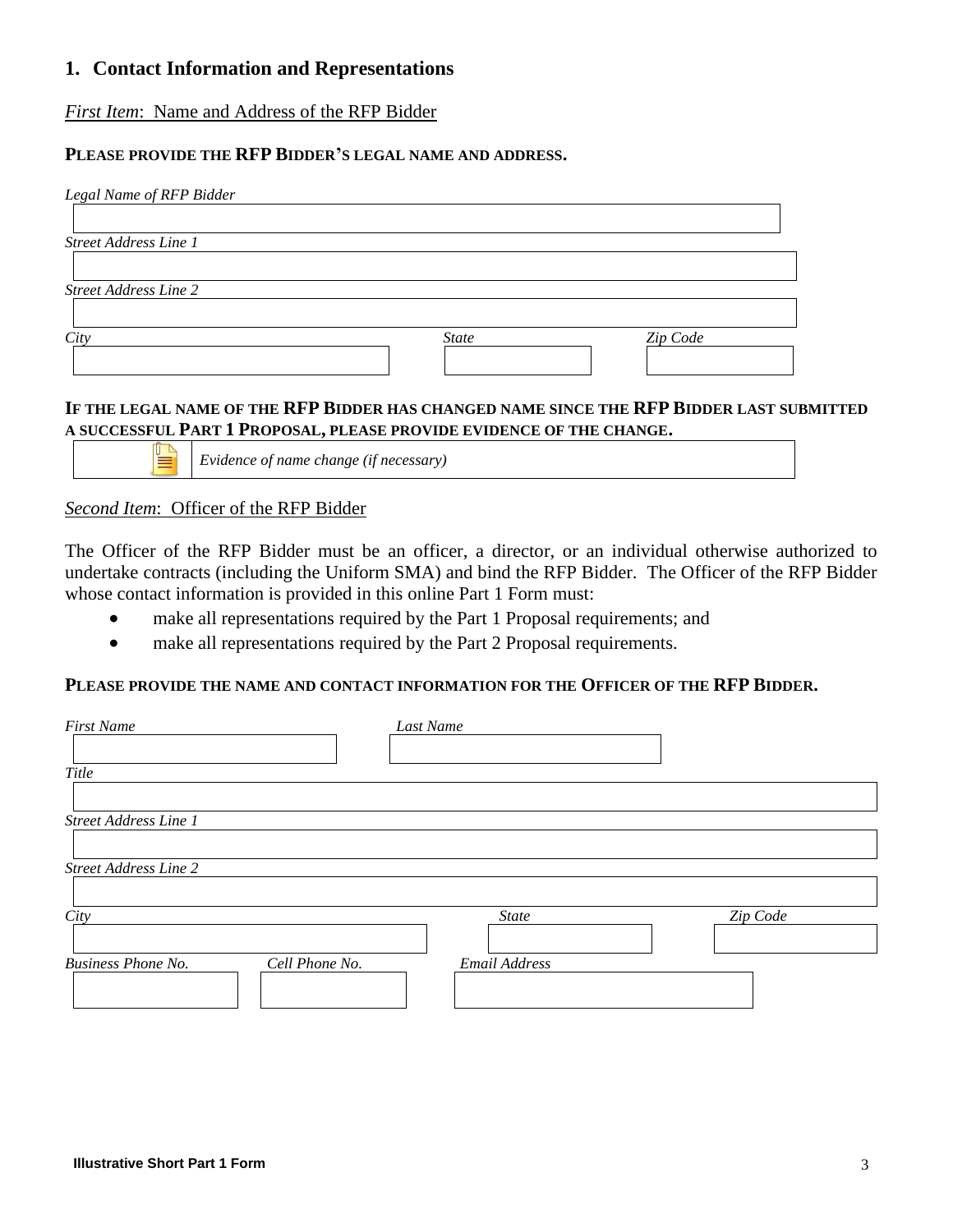## *Third Item*: Representative of the RFP Bidder

The Independent Evaluator uses the Representative as the main point of contact for the RFP Bidder.

## **PLEASE PROVIDE THE NAME AND CONTACT INFORMATION FOR THE REPRESENTATIVE OF THE RFPBIDDER.** The Officer of the RFP Bidder may also serve as the Representative.

| <b>First Name</b>            | Last Name                       |          |
|------------------------------|---------------------------------|----------|
| Title                        |                                 |          |
| <b>Street Address Line 1</b> |                                 |          |
| <b>Street Address Line 2</b> |                                 |          |
| City                         | <b>State</b>                    | Zip Code |
|                              |                                 |          |
| <b>Business Phone No.</b>    | Cell Phone No.<br>Email Address |          |

**THE OFFICER OF THE RFP BIDDER MUST DESIGNATE THE INDIVIDUAL NAMED IN THE ONLINE PART 1 FORM TO SERVE AS THE REPRESENTATIVE OF THE RFP BIDDER BY COMPLETING THE REPRESENTATIVE INSERT.** The Representative Insert is also labelled INSERT #P1-1.

**PLEASE REFER TO THE REPRESENTATIVE INSERT (#P1-1) FOR THE ACCEPTABLE METHODS TO COMPLETE AND SUBMIT THIS INSERT. IF THIS INSERT IS NOT COMPLETED WITH A DIGITAL SIGNATURE, IT MUST BE SENT BY EMAIL TO THE INDEPENDENT EVALUATOR AT PECOP[ROCUREMENT](mailto:PECOProcurement@NERA.com)@NERA.COM BY THE SIGNATORY (HERE THE OFFICER OF THE RFP BIDDER) OR WITH THE SIGNATORY ON COPY.**

*Name of RFP Bidder* **REPRESENTATIVE INSERT (#P1-1) THE INDEPENDENT EVALUATOR IS ACCEPTING A DIGITAL SIGNATURE FOR THIS INSERT. THE INDEPENDENT EVALUATOR IS ALSO ACCEPTING AN ELECTRONIC SIGNATURE OR A SCANNED WET SIGNATURE AS LONG AS THIS INSERT IS SENT BY EMAIL BY THE SIGNATORY OR WITH THE SIGNATORY ON COPY.**  This Insert may be completed as follows: • *Submitted with a digital signature (using commercially available software such as DocuSign) with an accompanying document or information verifying the identity of the signatory.*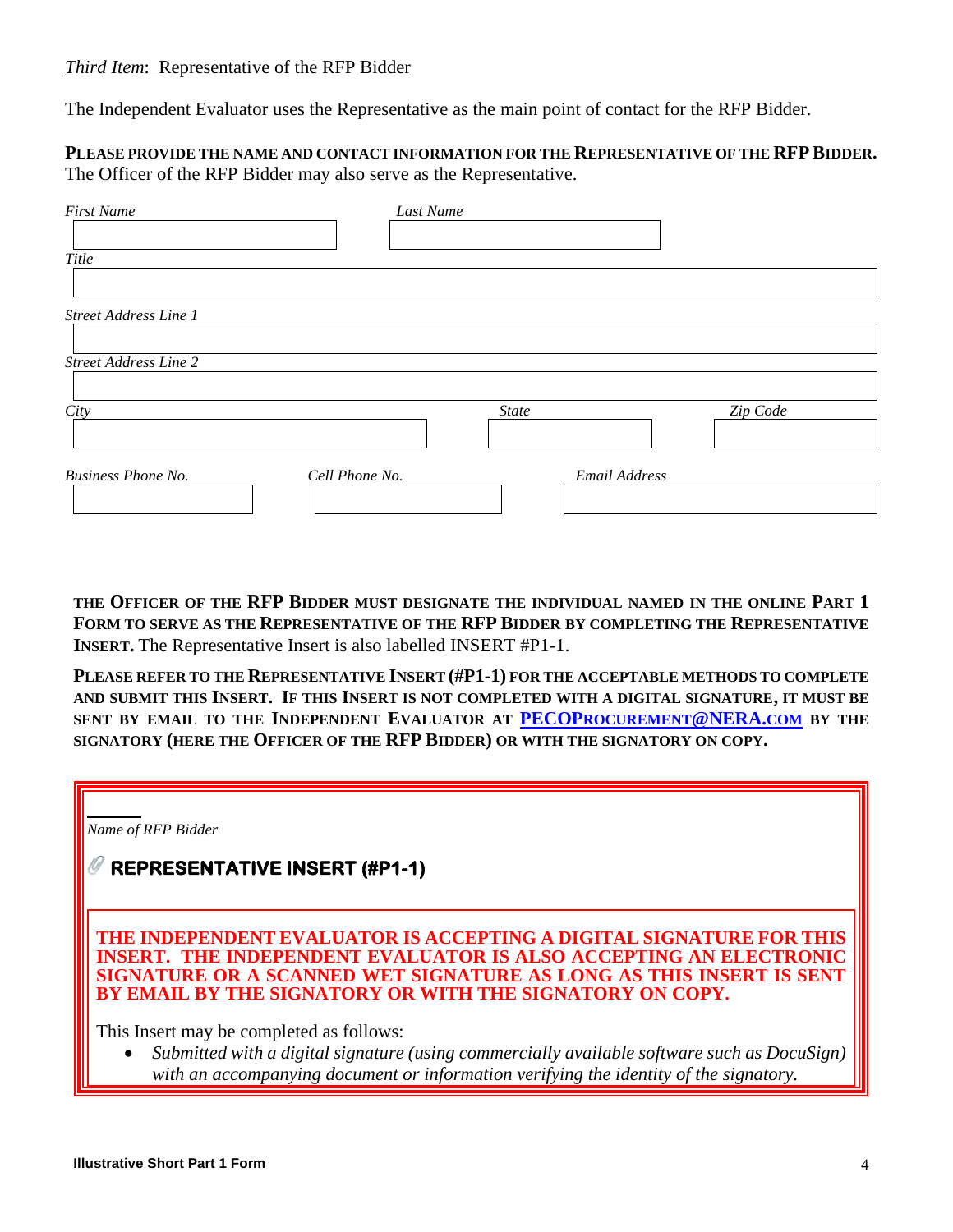If completed with a digital signature, this Insert and accompanying document or information may be uploaded to the online Part 1 Form or may be sent by email to the Independent Evaluator at [PECOProcurement@NERA.com.](mailto:PECOProcurement@NERA.com)

This Insert may also be completed as follows:

• *Submitted with a scanned wet signature;*

*or*

• *Submitted with an electronic signature (such as an image of a signature).*

\_\_\_\_\_\_\_\_\_\_\_\_\_\_\_\_\_\_\_\_\_\_\_\_\_\_\_\_ \_\_\_\_\_\_\_\_\_\_\_\_\_

If completed with a scanned or electronic signature, this Insert must be sent by email to the Independent Evaluator at [PECOProcurement@NERA.com](mailto:PECOProcurement@NERA.com) by the signatory (here the Officer of the RFP Bidder) or with the signatory on copy.

**THE OFFICER OF THE RFP BIDDER MUST DESIGNATE THE INDIVIDUAL WHOSE CONTACT INFORMATION IS PROVIDED IN THE ONLINE PART 1 FORM AS THE REPRESENTATIVE.**

(the Officer of the RFP Bidder) hereby designate (name of the Representative) to serve as the Representative of the RFP Bidder.

Signature of Officer Date

## *Fourth Item*: Nominees

The Independent Evaluator provides notifications to the RFP Bidder by email and provides documents needed for participation by secure file transfer. Any such notification will be deemed received by the RFP Bidder at the time of delivery or transmission, provided that where delivery or transmission occurs after 6 PM on a business day or occurs on a day that is not a business day, receipt will be deemed to occur at 9 AM on the following business day.

The RFP Bidder may designate up to three (3) authorized individuals (each called a "Nominee") to receive communications from the Independent Evaluator in addition to the Representative. The RFP Bidder may make such a designation at any time during the solicitation.

Nominees are designated for a single solicitation and previously submitted designations are not saved for use in subsequent solicitations.

*Is the RFP Bidder designating Nominees at this time?*   $\bowtie$  Yes  $\mid \; \mid$  No

**Illustrative Short Part 1 Form** 5 **THE REPRESENTATIVE OF THE RFP BIDDER OR THE OFFICER OF THE RFP BIDDER DESIGNATES NOMINEES BY COMPLETING THE NOMINEE INSERT.** The Nominee Insert is also labelled INSERT #P1-2.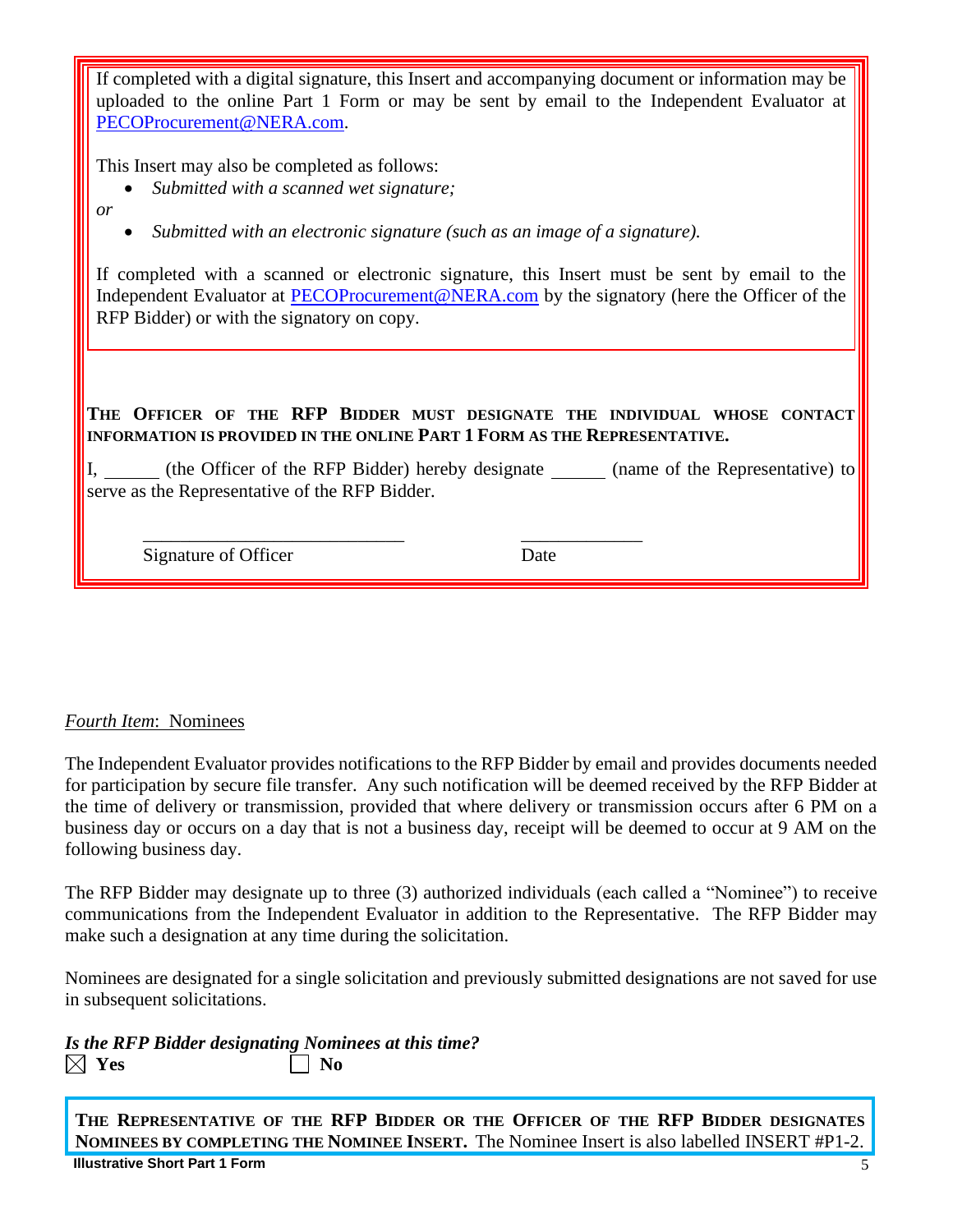**PLEASE REFER TO THE NOMINEE INSERT (#P1-2) FOR THE ACCEPTABLE METHODS TO COMPLETE AND SUBMIT THIS INSERT. IF THIS INSERT IS NOT COMPLETED WITH A DIGITAL SIGNATURE, IT MUST BE SENT BY EMAIL TO THE INDEPENDENT EVALUATOR AT PECOP[ROCUREMENT](mailto:PECOProcurement@NERA.com)@NERA.COM BY THE SIGNATORY (HERE THE OFFICER OF THE RFP BIDDER OR THE REPRESENTATIVE OF THE RFP BIDDER) OR WITH THE SIGNATORY ON COPY.**

*Name of RFP Bidder*

**NOMINEE INSERT (#P1-2)** 

**THE INDEPENDENT EVALUATOR IS ACCEPTING A DIGITAL SIGNATURE FOR THIS INSERT. THE INDEPENDENT EVALUATOR IS ALSO ACCEPTING AN ELECTRONIC SIGNATURE OR A SCANNED WET SIGNATURE AS LONG AS THIS INSERT IS SENT BY EMAIL BY THE SIGNATORY OR WITH THE SIGNATORY ON COPY.** 

This Insert may be completed as follows:

• *Submitted with a digital signature (using commercially available software such as DocuSign) with an accompanying document or information verifying the identity of the signatory.* 

If completed with a digital signature, this Insert and accompanying document or information may be uploaded to the online Part 1 Form or may be sent by email to the Independent Evaluator at [PECOProcurement@NERA.com.](mailto:PECOProcurement@NERA.com)

This Insert may also be completed as follows:

• *Submitted with a scanned wet signature;*

*or*

• *Submitted with an electronic signature (such as an image of a signature).*

If completed with a scanned or electronic signature, this Insert must be sent by email to the Independent Evaluator at [PECOProcurement@NERA.com](mailto:PECOProcurement@NERA.com) by the signatory (here the Officer of the RFP Bidder or the Representative of the RFP Bidder) or with the signatory on copy.

## **Please note! This insert is optional.**

I, (the Officer of the RFP Bidder or the Representative of the RFP Bidder) authorize the individuals whose contact details are immediately below to receive communications from the Independent Evaluator and to act on behalf of the RFP Bidder during the Proposal submission process.

\_\_\_\_\_\_\_\_\_\_\_\_\_\_\_\_\_\_\_\_\_\_\_\_\_\_\_\_ \_\_\_\_\_\_\_\_\_\_\_\_\_

Signature Date

Contact Information for Nominee #1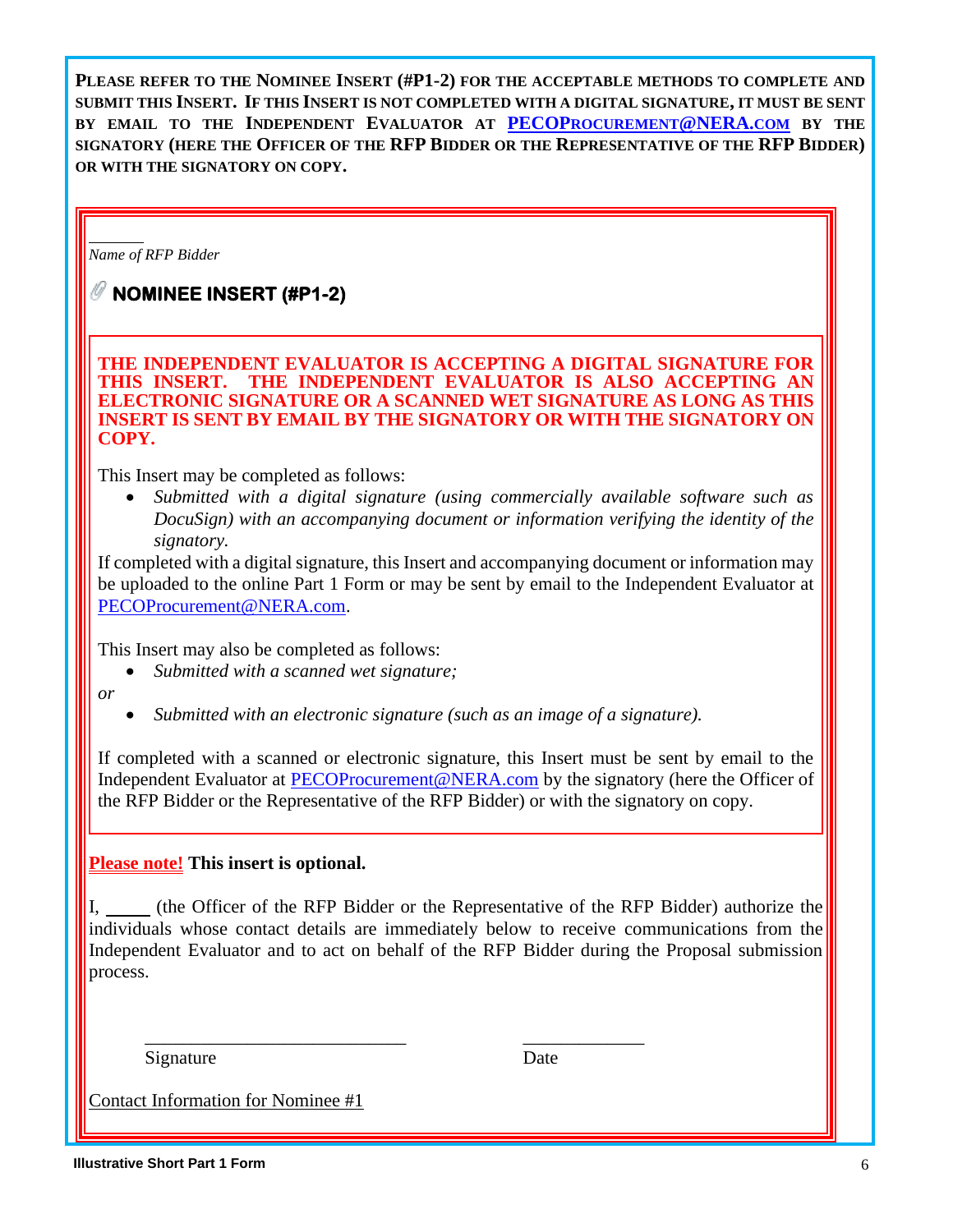| <b>First Name</b><br>Last Name                                                                                                                                                        |
|---------------------------------------------------------------------------------------------------------------------------------------------------------------------------------------|
| Title<br><b>Business Phone No.</b><br>Cell Phone No.<br><b>Email Address</b>                                                                                                          |
|                                                                                                                                                                                       |
| Contact Information for Nominee #2                                                                                                                                                    |
| <b>First Name</b><br>Last Name                                                                                                                                                        |
| Title                                                                                                                                                                                 |
| <b>Business Phone No.</b><br>Cell Phone No.<br>Email Address                                                                                                                          |
| <b>Contact Information for Nominee #3</b>                                                                                                                                             |
| <b>First Name</b><br>Last Name                                                                                                                                                        |
| Title                                                                                                                                                                                 |
| <b>Business Phone No.</b><br>Cell Phone No.<br><b>Email Address</b>                                                                                                                   |
| Notes (optional)                                                                                                                                                                      |
| The RFP Bidder may provide additional information here, such as the period during which a<br>particular individual will act as Nominee or the individual that a Nominee is replacing. |
|                                                                                                                                                                                       |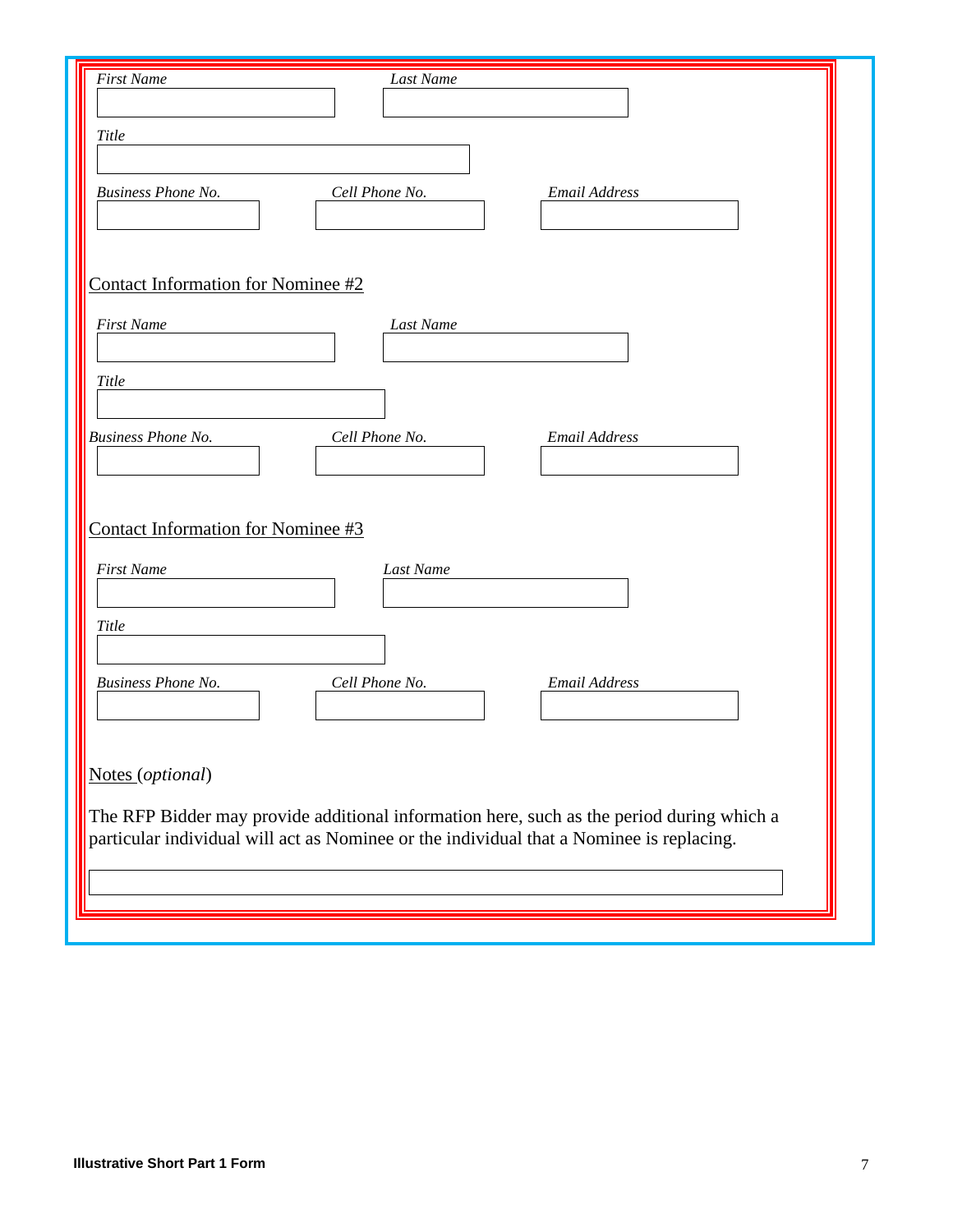## **2.a. Information Required for RFP Bidders Relying on Their Own Financial Standing.**

You previously elected the RFP Bidder as the entity on whose financial standing the RFP Bidder is relying. **IF THE ENTITY UPON WHOSE FINANCIAL STANDING THE RFP BIDDER IS RELYING HAS CHANGED, YOU MUST USE THE STANDARD PART 1 FORM. PLEASE CONTACT THE INDEPENDENT EVALUATOR AT PECO[PROCUREMENT](mailto:Pecoprocurement@nera.com)@NERA.COM TO BE GRANTED ACCESS TO USE THE STANDARD PART 1 FORM.**

## *First Item*: Financial Information

**IF AVAILABLE, PLEASE PROVIDE THE MOST RECENT QUARTERLY FINANCIAL INFORMATION FOR THE RFP BIDDER**, including a balance sheet, income statement, cash flow statement, and any accompanying notes and schedules:

- **IF AVAILABLE, YOU MUST PROVIDE THE MOST RECENT SECURITIES AND EXCHANGE COMMISSION ("SEC") FORM 10-Q OR 10-K (WHICHEVER IS MORE RECENT) TO FULFILL THIS REQUIREMENT;**
- **IF THE SEC FORM 10-Q OR 10-K IS UNAVAILABLE, PLEASE PROVIDE, IF AVAILABLE, THE RFP BIDDER'S MOST RECENT QUARTERLY, MONTHLY, OR BI-ANNUAL FINANCIAL INFORMATION** accompanied by an attestation by the Chief Financial Officer (or similar position) that the information contained in the financial statements fairly presents in all material respects the financial condition and results of the operations of the RFP Bidder. The requirements for this attestation are provided more specifically in Appendix 5 of the RFP Rules.

| 吐      | Most recent quarterly financial information (or, if unavailable, most recent monthly or bi-annual<br>financial information accompanied by an attestation by the Chief Financial Officer)<br>IF THE INFORMATION IS UNAVAILABLE, PLEASE SO STATE IN THE JUSTIFICATION OF OMISSIONS<br><b>SECTION.</b> |
|--------|-----------------------------------------------------------------------------------------------------------------------------------------------------------------------------------------------------------------------------------------------------------------------------------------------------|
| U<br>= | Attestation from Chief Financial Officer if necessary.                                                                                                                                                                                                                                              |

## *Second Item*:Credit Ratings

## **PLEASE PROVIDE THE CREDIT RATINGS FOR THE RFP BIDDER.**

## *Is the RFP Bidder rated by S&P Global Ratings ("S&P")?*

| Yes<br>N <sub>0</sub>                                                      | $\alpha$ $\beta$ , $\beta$ , $\beta$ , $\beta$ , $\beta$ , $\beta$ , $\beta$ , $\beta$ , $\beta$ , $\beta$ , $\beta$ , $\beta$ , $\beta$ , $\beta$ , $\beta$ , $\beta$ , $\beta$ , $\beta$ , $\beta$ , $\beta$ , $\beta$ , $\beta$ , $\beta$ , $\beta$ , $\beta$ , $\beta$ , $\beta$ , $\beta$ , $\beta$ , $\beta$ , $\beta$ , $\alpha$ , $\beta$ , $\beta$ , $\alpha$ , $\beta$ , |                         |
|----------------------------------------------------------------------------|------------------------------------------------------------------------------------------------------------------------------------------------------------------------------------------------------------------------------------------------------------------------------------------------------------------------------------------------------------------------------------|-------------------------|
| RFP Bidder's rating:<br>Type of rating (check one):                        | Senior unsecured debt rating                                                                                                                                                                                                                                                                                                                                                       | Corporate issuer rating |
| Yes<br>No                                                                  | Is the RFP Bidder rated by Moody's Investors Service, Inc. ("Moody's")?                                                                                                                                                                                                                                                                                                            |                         |
| RFP Bidder's rating:<br>Type of rating (check one):                        | Senior unsecured debt rating                                                                                                                                                                                                                                                                                                                                                       | Corporate issuer rating |
| Is the RFP Bidder rated by Fitch, Inc. ("Fitch")?<br>Yes<br>N <sub>0</sub> |                                                                                                                                                                                                                                                                                                                                                                                    |                         |
| RFP Bidder's rating:<br>Type of rating (check one):                        | Senior unsecured debt rating                                                                                                                                                                                                                                                                                                                                                       | Corporate issuer rating |
| <b>Illustrative Short Part 1 Form</b>                                      |                                                                                                                                                                                                                                                                                                                                                                                    |                         |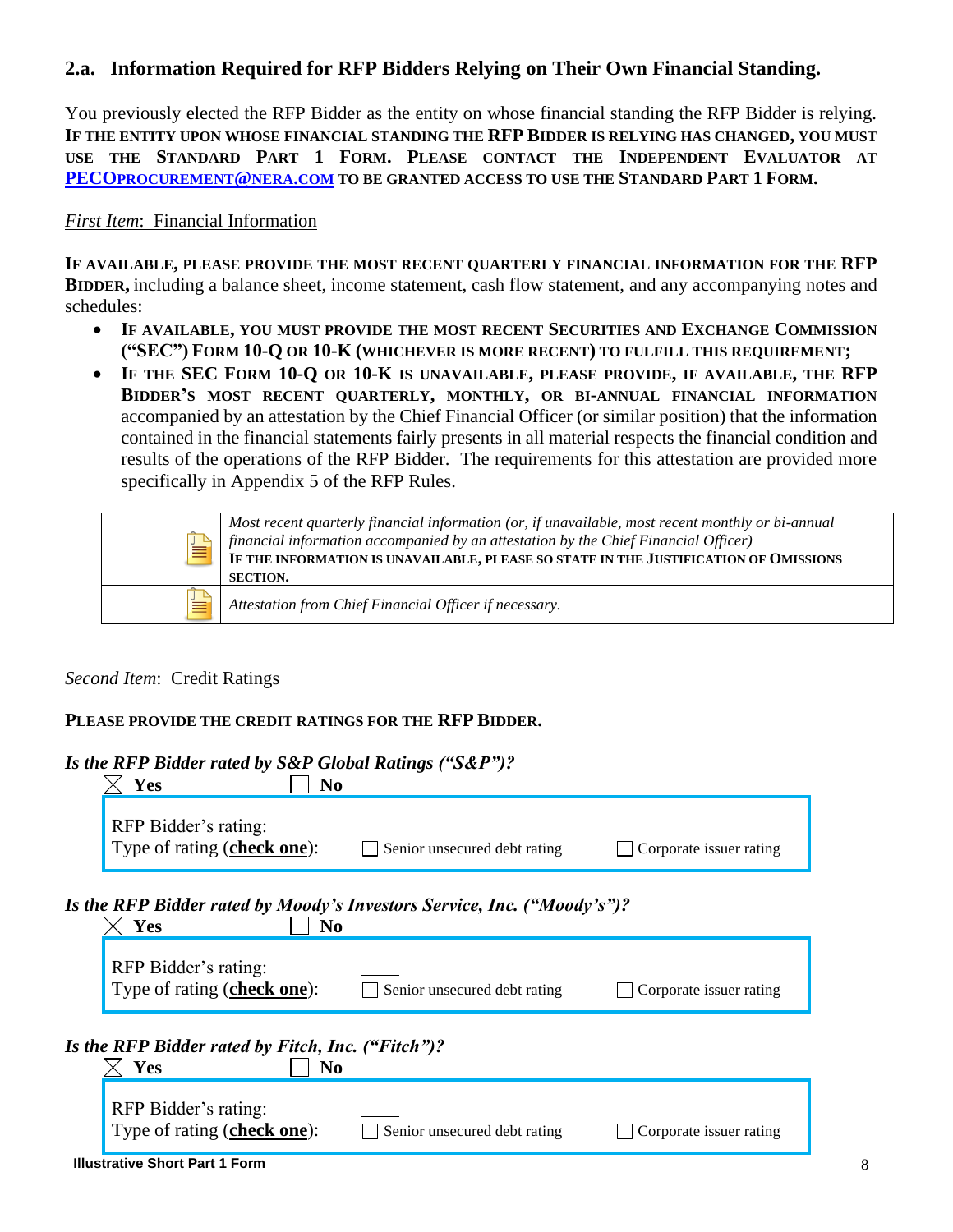## **2.b. Information Required from RFP Bidders Relying on the Financial Standing of an RFP Guarantor**

You previously elected an RFP Guarantor as the entity on whose financial standing the RFP Bidder is relying. The Independent Evaluator will provide to you the Legal Name of the RFP Guarantor that you submitted previously upon request. **IF THE ENTITY UPON WHOSE FINANCIAL STANDING THE RFP BIDDER IS RELYING HAS CHANGED, YOU MUST USE THE STANDARD PART 1 FORM.IF THERE WAS A CHANGE IN THE CORPORATE STRUCTURE OF THE RFP GUARANTOR, THROUGH A MERGER FOR EXAMPLE, YOU MUST USE THE STANDARD PART 1 FORM. PLEASE CONTACT THE INDEPENDENT EVALUATOR AT PECO[PROCUREMENT](mailto:Pecoprocurement@nera.com)@NERA.COM TO RECEIVE INSTRUCTIONS ON THE FORM THAT YOU SHOULD USE.**

#### *First Item*: Name and Address of RFP Guarantor

#### **PLEASE PROVIDE THE LEGAL NAME AND ADDRESS FOR THE RFP GUARANTOR.**

| Legal Name of RFP Guarantor |  |
|-----------------------------|--|
|                             |  |

| <b>Street Address</b> |              |          |
|-----------------------|--------------|----------|
|                       |              |          |
|                       |              |          |
| City                  | <b>State</b> | Zip Code |

## **IF THE LEGAL NAME OF THE RFP GUARANTOR HAS CHANGED SINCE THE RFP BIDDER LAST SUBMITTED A SUCCESSFUL PART 1 PROPOSAL, PLEASE PROVIDE EVIDENCE OF THE CHANGE.**

*Evidence of name change (if necessary)*

## *Second Item*: Financial Information

#### **Financial information must be available for the RFP Guarantor.**

**PLEASE PROVIDE THE MOST RECENT QUARTERLY FINANCIAL INFORMATION FOR THE RFP GUARANTOR,** including a balance sheet, income statement, cash flow statement, and any accompanying notes and schedules:

- **IF AVAILABLE, YOU MUST PROVIDE THE MOST RECENT SECURITIES AND EXCHANGE COMMISSION ("SEC") FORM 10-Q OR 10-K (WHICHEVER IS MORE RECENT) TO FULFILL THIS REQUIREMENT;**
- **IF THE SEC FORM 10-Q OR 10-K IS UNAVAILABLE, YOU MUST PROVIDE THE RFP GUARANTOR'S MOST RECENT QUARTERLY, MONTHLY, OR BI-ANNUAL FINANCIAL INFORMATION** accompanied by an attestation by the Chief Financial Officer (or similar position) that the information contained in the financial statements fairly presents in all material respects the financial condition and results of the operations of the RFP Bidder. The requirements for this attestation are provided more specifically in Appendix 5 of the RFP Rules.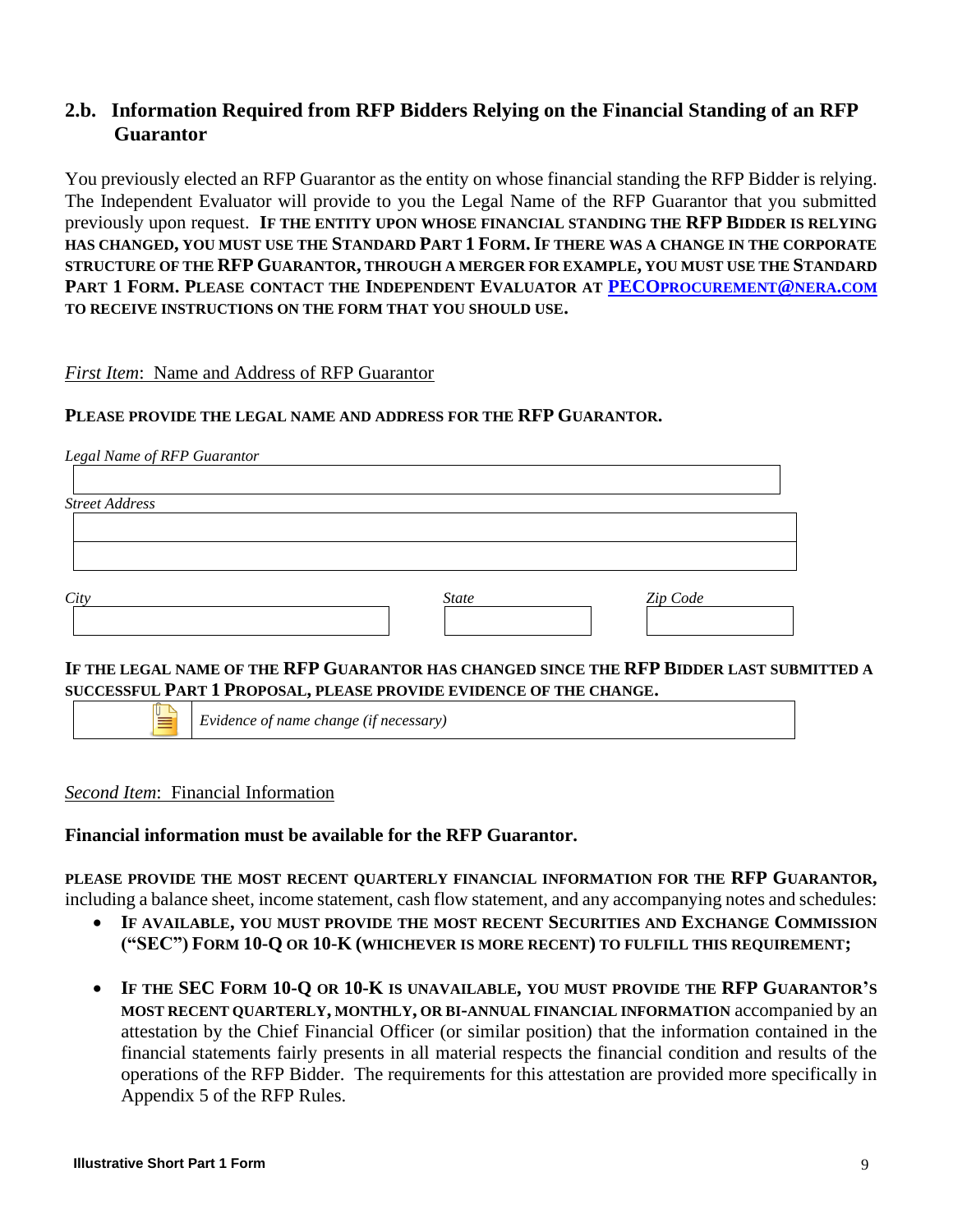| $\frac{1}{2}$ Most recent quarterly financial information (or, if unavailable, most recent monthly or bi-<br>annual financial information accompanied by an attestation by the Chief Financial Officer) |
|---------------------------------------------------------------------------------------------------------------------------------------------------------------------------------------------------------|
| Attestation from Chief Financial Officer (if necessary)                                                                                                                                                 |

## *Third Item*:Credit Ratings

## **PLEASE PROVIDE THE CREDIT RATINGS FOR THE RFP GUARANTOR.**

## *Is the RFP Guarantor rated by S&P Global Ratings ("S&P")?*

| N <sub>0</sub><br>Yes                                                         |                                                                            |                         |
|-------------------------------------------------------------------------------|----------------------------------------------------------------------------|-------------------------|
| RFP Guarantor's rating:<br>Type of rating (check one):                        | Senior unsecured debt rating                                               | Corporate issuer rating |
| Yes<br>No                                                                     | Is the RFP Guarantor rated by Moody's Investors Service, Inc. ("Moody's")? |                         |
| RFP Guarantor's rating:<br>Type of rating (check one):                        | Senior unsecured debt rating                                               | Corporate issuer rating |
| Is the RFP Guarantor rated by Fitch, Inc. ("Fitch")?<br>Yes<br>N <sub>0</sub> |                                                                            |                         |
| RFP Guarantor's rating:<br>Type of rating (check one):                        | Senior unsecured debt rating                                               | Corporate issuer rating |

## **2.c. Information Required from RFP Bidders Relying on the Financial Standing of an RFP Principal**

You previously elected a Principal as the entity on whose financial standing the RFP Bidder is relying; the RFP Bidder is submitting a Proposal under an Agency Agreement. **IF THE ENTITY UPON WHOSE FINANCIAL STANDING THE RFP BIDDER IS RELYING HAS CHANGED YOU MUST USE THE STANDARD PART 1 FORM. PLEASE CONTACT THE INDEPENDENT EVALUATOR AT PECO[PROCUREMENT](mailto:PECOprocurement@nera.com)@NERA.COM TO RECEIVE INSTRUCTIONS ON THE FORM THAT YOU SHOULD USE.**

**AN RFP BIDDER SUBMITTING A PROPOSAL UNDER AN AGENCY AGREEMENT IS REQUIRED TO PROVIDE FINANCIAL INFORMATION REGARDING THE PRINCIPAL AS WELL AS OTHER INFORMATION REGARDING THE AGENCY AGREEMENT AS SPECIFIED IN THE RFP RULES.**

*First Item*: Principals to the Agency Agreement

**PLEASE PROVIDE THE LEGAL NAME(S) OF THE PRINCIPAL(S) TO THE AGENCY AGREEMENT.**

*Legal Name of Principal(s)*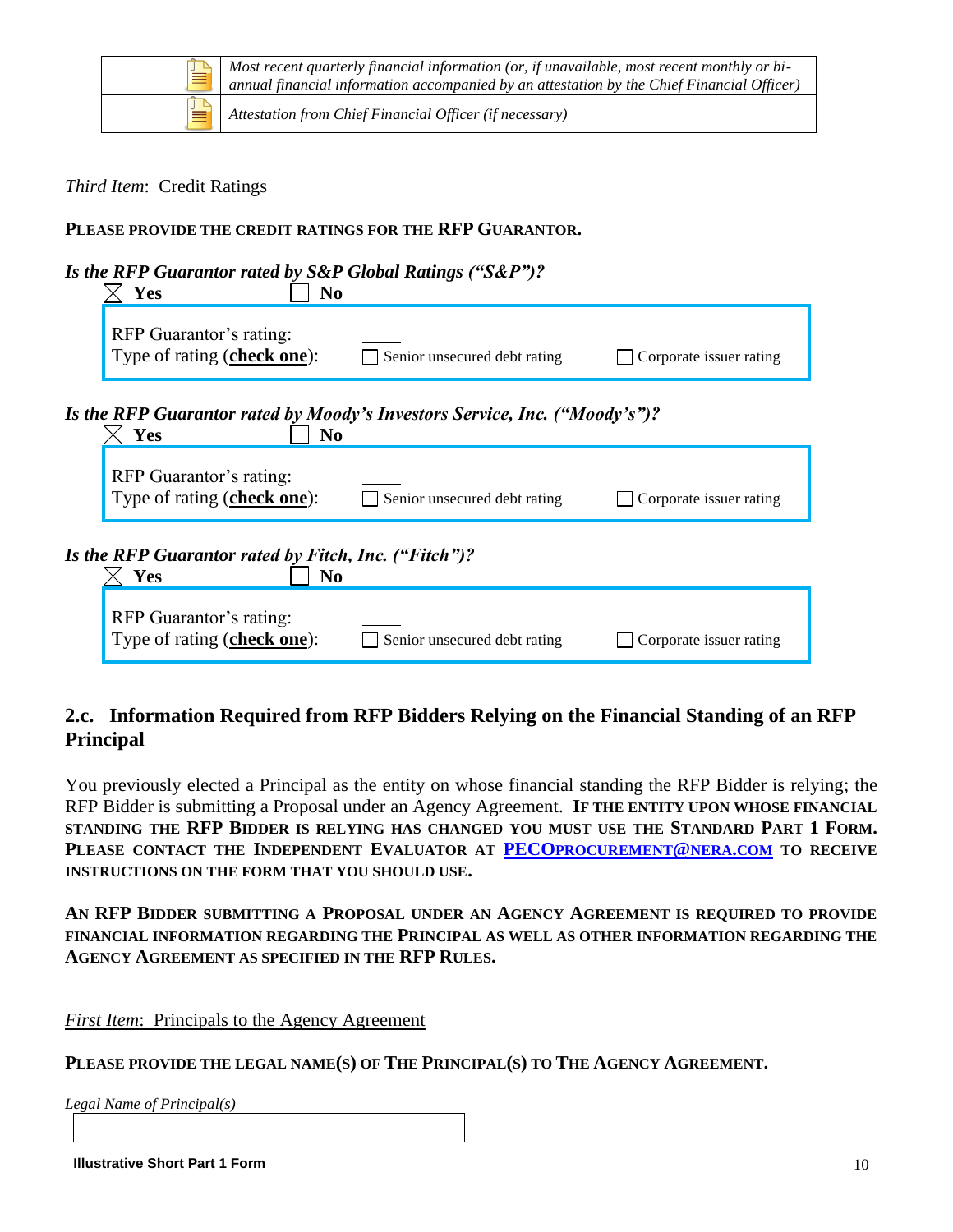## *Second Item:* Agency Agreement

The Independent Evaluator will provide to you the Agency Agreement that you submitted previously (if any) upon request.

## *Has the Agency Agreement changed since the RFP Bidder last submitted a successful Part 1 Proposal?*  $\boxtimes$  Yes  $\Box$  No

| <b>AGENCY AGREEMENT.</b> | A copy of the Agency Agreement is required. PLEASE PROVIDE ONE (1) COPY OF THE |
|--------------------------|--------------------------------------------------------------------------------|
| ≡                        | Agency Agreement                                                               |

## *Third Item:* Principal on Whose Financial Standing the RFP Bidder is Relying

Please provide the Legal Name and Address of the Principal on whose financial standing the RFP Bidder is relying. The Independent Evaluator will provide to you the Legal Name of the Principal that you submitted previously upon request.

- If there are several Principals in the Agency Agreement, you must identify the Principal with the lowest credit rating.
- If several Principals have the same lowest credit rating, you must identify the Principal among these that also has the lowest tangible net worth.

The Principal on whose financial standing the RFP Bidder is relying is referred to as the "RFP Principal".

| <b>Legal Name of RFP Principal</b> |              |          |
|------------------------------------|--------------|----------|
|                                    |              |          |
| <b>Street Address</b>              |              |          |
|                                    |              |          |
|                                    |              |          |
|                                    |              |          |
| City                               | <b>State</b> | Zip Code |
|                                    |              |          |
|                                    |              |          |

## **IF THE LEGAL NAME OF THE PRINCIPAL HAS CHANGED, MORE INFORMATION MAY BE REQUIRED.**

## *Fourth Item*: Financial Information

**Financial information must be available for the Principal on whose financial standing the RFP Bidder is relying.**

**PLEASE PROVIDE THE MOST RECENT QUARTERLY FINANCIAL INFORMATION FOR THE PRINCIPAL ON WHOSE FINANCIAL STANDING THE RFP BIDDER IS RELYING,** including a balance sheet, income statement, cash flow statement, and any accompanying notes and schedules:

#### **Illustrative Short Part 1 Form** 11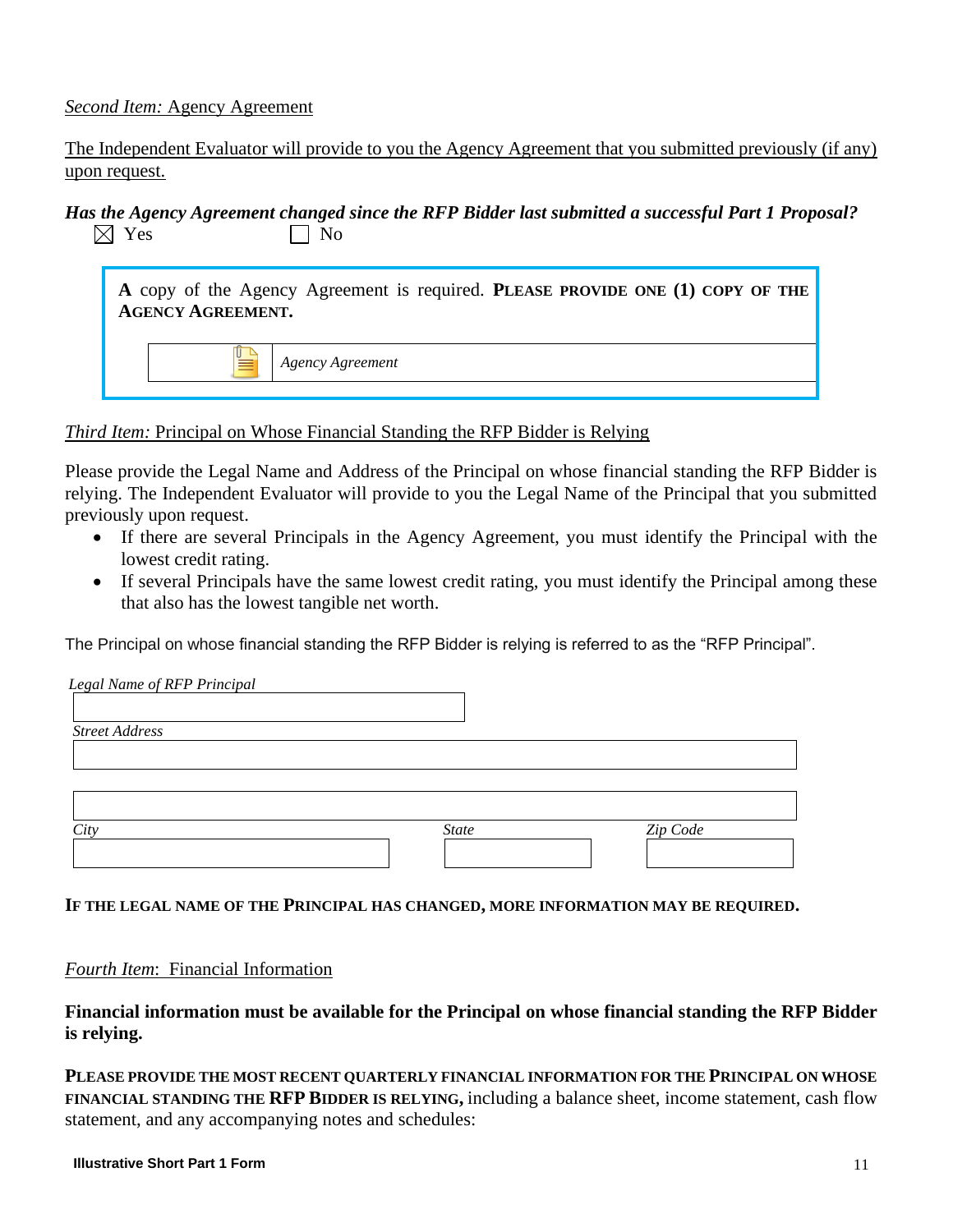- **IF AVAILABLE, YOU MUST PROVIDE THE MOST RECENT SECURITIES AND EXCHANGE COMMISSION ("SEC") FORM 10-Q OR 10-K (WHICHEVER IS MORE RECENT) TO FULFILL THIS REQUIREMENT;**
- **IF THE SEC FORM 10-Q OR 10-KIS UNAVAILABLE, YOU MUST PROVIDE THE RFPPRINCIPAL'S MOST RECENT QUARTERLY, MONTHLY, OR BI-ANNUAL FINANCIAL INFORMATION** accompanied by an attestation by the Chief Financial Officer (or similar position) that the information contained in the financial statements fairly presents in all material respects the financial condition and results of the operations of the RFP Bidder. The requirements for this attestation are provided more specifically in Appendix 5 of the RFP Rules.

|   | $\frac{1}{2}$ Most recent quarterly financial information (or, if unavailable, most recent monthly or bi-<br>annual financial information accompanied by an attestation by the Chief Financial Officer) |
|---|---------------------------------------------------------------------------------------------------------------------------------------------------------------------------------------------------------|
| ≡ | Attestation from Chief Financial Officer (if necessary)                                                                                                                                                 |

## *Fifth Item*:Credit Ratings

## **PLEASE PROVIDE THE CREDIT RATINGS FOR THE RFP PRINCIPAL.**

## *Is the Principal rated by S&P Global Ratings ("S&P")?*

| No<br>Yes                                                                           |                         |
|-------------------------------------------------------------------------------------|-------------------------|
| Principal's rating:<br>Type of rating (check one):<br>Senior unsecured debt rating  | Corporate issuer rating |
| Is the Principal rated by Moody's Investors Service, Inc. ("Moody's")?<br>Yes<br>No |                         |
| Principal's rating:<br>Type of rating (check one):<br>Senior unsecured debt rating  | Corporate issuer rating |
| Is the Principal rated by Fitch, Inc. ("Fitch")?<br>Yes<br>No                       |                         |
| Principal's rating:<br>Type of rating (check one):<br>Senior unsecured debt rating  | Corporate issuer rating |

## *Sixth Item*: Certification

**THE OFFICER OF THE RFP BIDDER SUBMITTING A PROPOSAL UNDER AN AGENCY AGREEMENT IS REQUIRED TO MAKE A CERTAIN REPRESENTATION BY COMPLETING THE P1 AGENCY CERTIFICATIONS (#P1-3).** The P1 Agency Certifications Insert is also labelled INSERT #P1-3.

**Illustrative Short Part 1 Form** 12 **PLEASE REFER TO THE AGENCY CERTIFICATIONS INSERT (#P1-3) FOR THE ACCEPTABLE METHODS TO COMPLETE AND SUBMIT THIS INSERT. IF THIS INSERT IS NOT COMPLETED WITH A DIGITAL SIGNATURE, IT**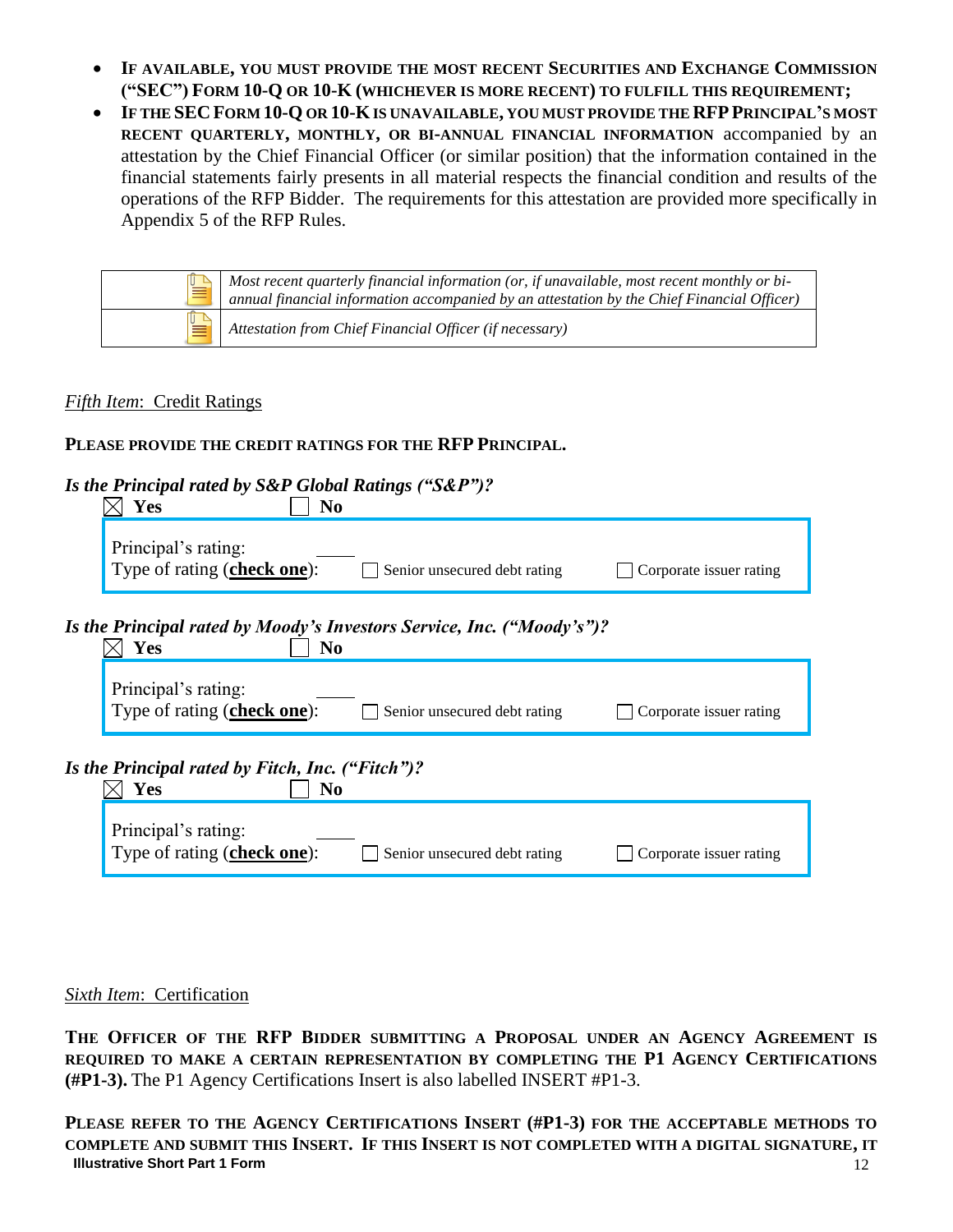### **MUST BE SENT BY EMAIL TO THE INDEPENDENT EVALUATOR AT PECOP[ROCUREMENT](mailto:PECOProcurement@NERA.com)@NERA.COM BY THE SIGNATORY (HERE THE OFFICER OF THE RFP BIDDER) OR WITH THE SIGNATORY ON COPY.**

*Name of RFP Bidder*

## **P1 AGENCY CERTIFICATIONS INSERT (#P1-3)**

#### **THE INDEPENDENT EVALUATOR IS ACCEPTING A DIGITAL SIGNATURE FOR THIS INSERT. THE INDEPENDENT EVALUATOR IS ALSO ACCEPTING AN ELECTRONIC SIGNATURE OR A SCANNED WET SIGNATURE AS LONG AS THIS INSERT IS SENT BY EMAIL BY THE SIGNATORY OR WITH THE SIGNATORY ON COPY.**

This Insert may be completed as follows:

• *Submitted with a digital signature (using commercially available software such as DocuSign) with an accompanying document or information verifying the identity of the signatory.* 

If completed with a digital signature, this Insert and accompanying document or information may be uploaded to the online Part 1 Form or may be sent by email to the Independent Evaluator at [PECOProcurement@NERA.com.](mailto:PECOProcurement@NERA.com)

This Insert may also be completed as follows:

- *Submitted with a scanned wet signature;*
- *or*
- *Submitted with an electronic signature (such as an image of a signature).*

If completed with a scanned or electronic signature, this Insert must be sent by email to the Independent Evaluator at [PECOProcurement@NERA.com](mailto:PECOProcurement@NERA.com) by the signatory (here the Officer of the RFP Bidder) or with the signatory on copy.

**Please note! Only RFP Bidders submitting a Proposal under an Agency Agreement are required to complete this Insert.** 

**THE OFFICER OF THE RFP BIDDER MUST MAKE THE FOLLOWING REPRESENTATION.**

I, (the Officer of the RFP Bidder), certify that I have the authority to bind the Principal(s) under the Agency Agreement provided with this Part 1 Proposal. I acknowledge that with the Part 2 Proposal, the RFP Bidder will be required to submit an Officers' Certificate signed by an officer of each Principal and substantially in the form of Appendix 6 to the RFP Rules.

Signature of Officer Date

\_\_\_\_\_\_\_\_\_\_\_\_\_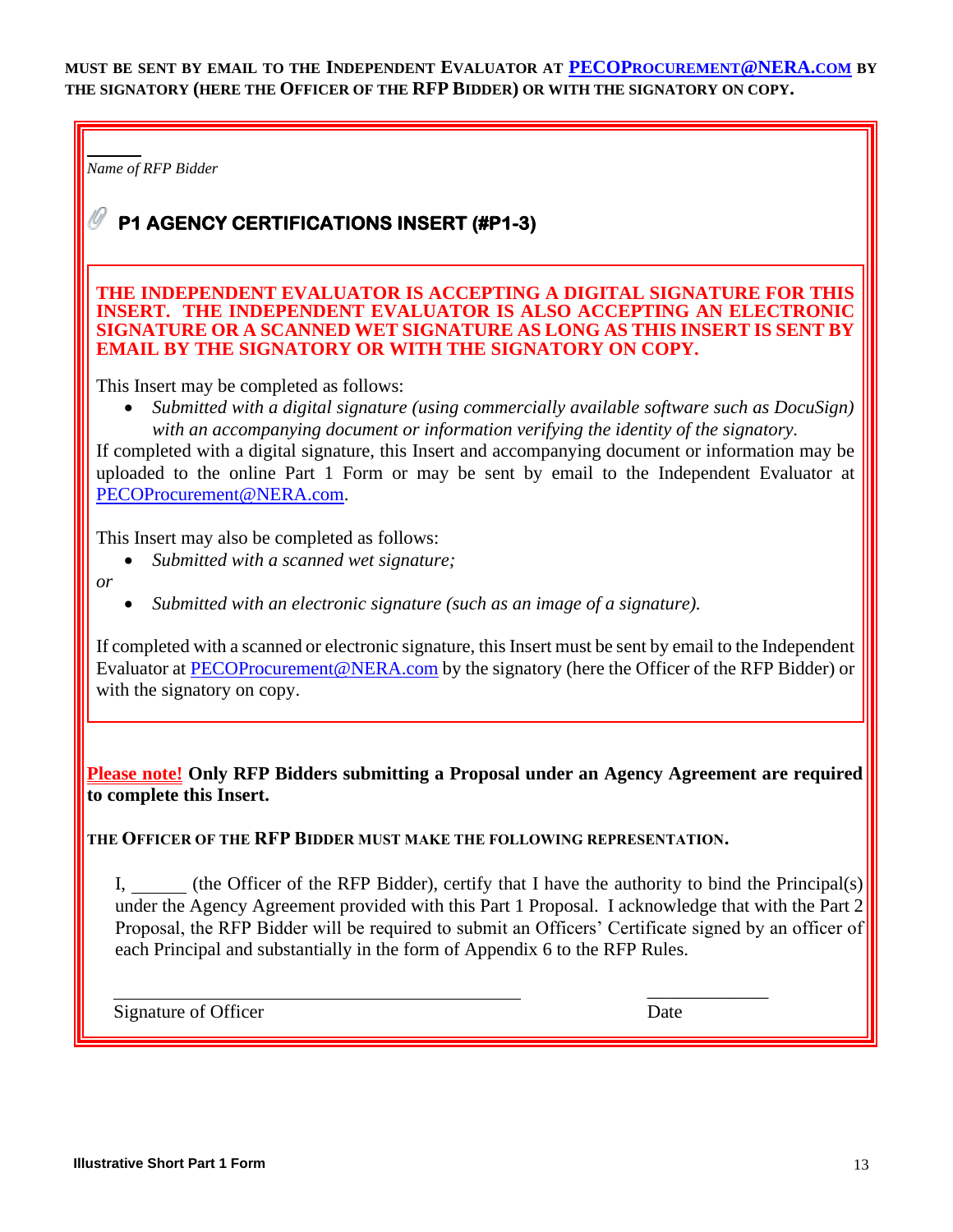## *Seventh Item*: Draft Officers' Certificate

The RFP Bidder may, but is not required to, submit a draft Officers' Certificate for evaluation. If a draft Officers' Certificate is submitted for evaluation, the Independent Evaluator will inform the RFP Bidder of any changes required.

## *Is the RFP Bidder submitting a draft Officers' Certificate?*<br>  $\boxtimes$  Yes  $\Box$  No

|  | PLEASE PROVIDE THE RFP BIDDER'S DRAFT OFFICERS' CERTIFICATE. |
|--|--------------------------------------------------------------|
|  | Draft Officers' Certificate                                  |
|  |                                                              |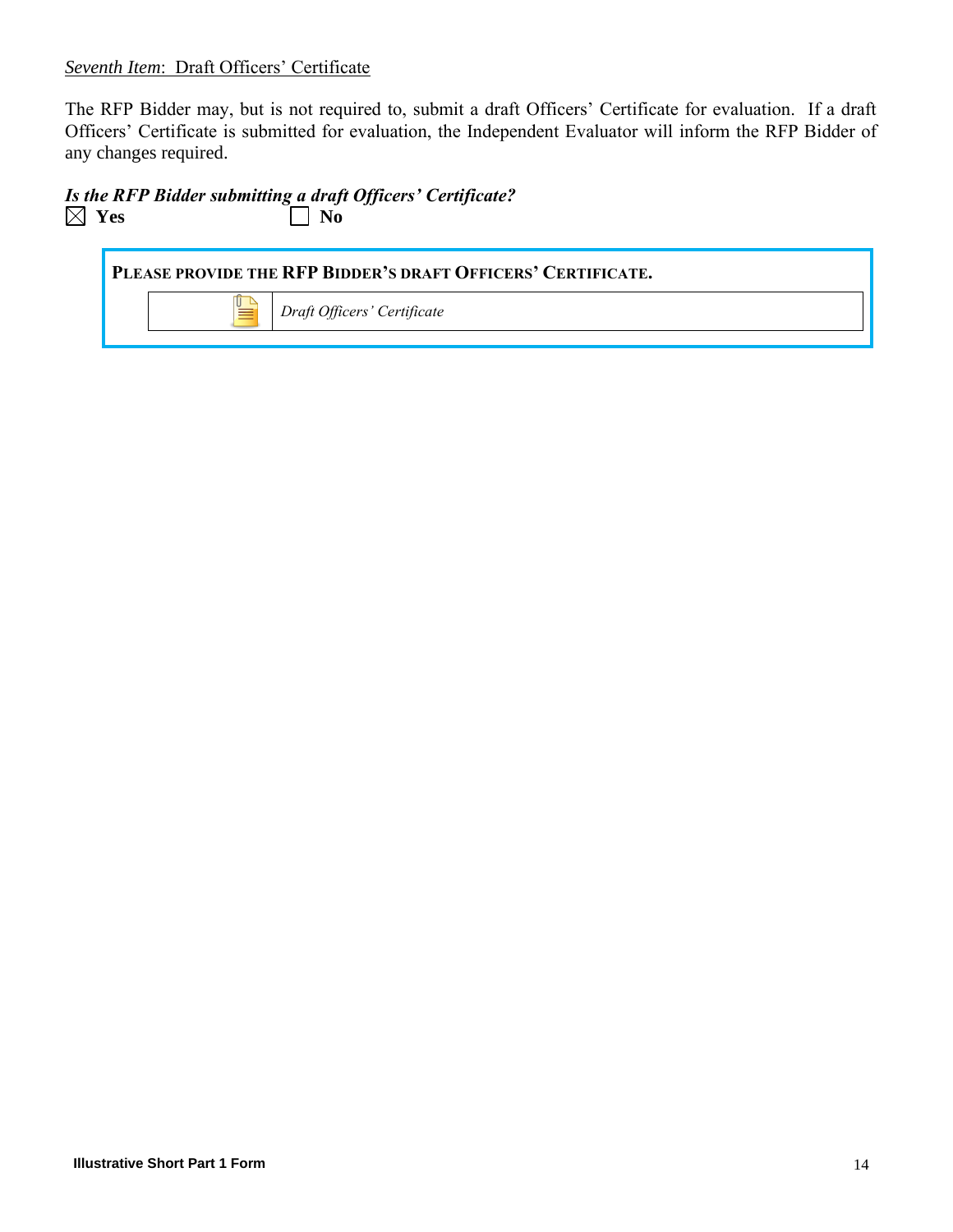## **3. Credit Instruments and Uniform SMA**

## *First Item*: Standard Pre-Bid Letter of Credit

An RFP Bidder may request modifications to the Standard Pre-Bid Letter of Credit that are non-material in nature, or that are advantageous to both PECO and the RFP Bidder.

**AN RFP BIDDER REQUESTS MODIFICATIONS TO THE STANDARD PRE-BID LETTER OF CREDIT BY SUBMITTING A DRAFT PRE-BID LETTER OF CREDIT SUBSTANTIALLY IN THE FORM OF THE STANDARD PRE-BID LETTER OF CREDIT INDICATING CLEARLY ANY AND ALL MODIFICATIONS TO THE STANDARD PRE-BID LETTER OF CREDIT USING TRACKED CHANGES IN MICROSOFT WORD.**

All approved modifications to the Standard Pre-Bid Letter of Credit are posted to the RFP website. Each RFP Bidder may use any of the approved modifications, regardless of whether the RFP Bidder itself or another RFP Bidder proposed the modification.

## *Is the RFP Bidder submitting a Draft Pre-Bid Letter of Credit?*   $\boxtimes$  Yes  $\Box$  No

## *Does the Draft Pre-Bid Letter of Credit contain the same requested modifications as a Draft Pre-Bid Letter of Credit submitted in a prior solicitation?*

 $Yes$   $|No|$ 

| $\mathsf{N}$ No |                                                                                                                                                                                                    |
|-----------------|----------------------------------------------------------------------------------------------------------------------------------------------------------------------------------------------------|
|                 | A Draft Pre-Bid Letter of Credit that is not substantially in the form of the Standard Pre-Bid Letter of<br>Credit will not be considered or evaluated. PLEASE PROVIDE THE DRAFT PRE-BID LETTER OF |
| CREDIT.         |                                                                                                                                                                                                    |
|                 |                                                                                                                                                                                                    |

*Draft Pre-Bid Letter of Credit*

## **Yes**

A Draft Pre-Bid Letter of Credit that contains the same requested modifications as a prior submittal will not be reviewed again by PECO. To request the Independent Evaluator to email to you PECO's assessment of the prior submittal, please email such request to [pecoprocurement@nera.com.](mailto:pecoprocurement@nera.com)

## *Second Item*: Standard Post-Bid Letter of Credit

An RFP Bidder may request modifications to the Standard Post-Bid Letter of Credit that are non-material in nature, or that are advantageous to both PECO and the RFP Bidder.

**AN RFP BIDDER REQUESTS MODIFICATIONS TO THE STANDARD POST-BID LETTER OF CREDIT BY SUBMITTING A DRAFT POST-BID LETTER OF CREDIT SUBSTANTIALLY IN THE FORM OF THE STANDARD POST-BID LETTER OF CREDIT INDICATING CLEARLY ANY AND ALL MODIFICATIONS TO THE STANDARD POST-BID LETTER OF CREDIT USING TRACKED CHANGES IN MICROSOFT WORD.**

All approved modifications to the Standard Post-Bid Letter of Credit are posted to the RFP website. Each RFP Bidder may use any of the approved modifications, regardless of whether the RFP Bidder itself or another RFP Bidder proposed the modification.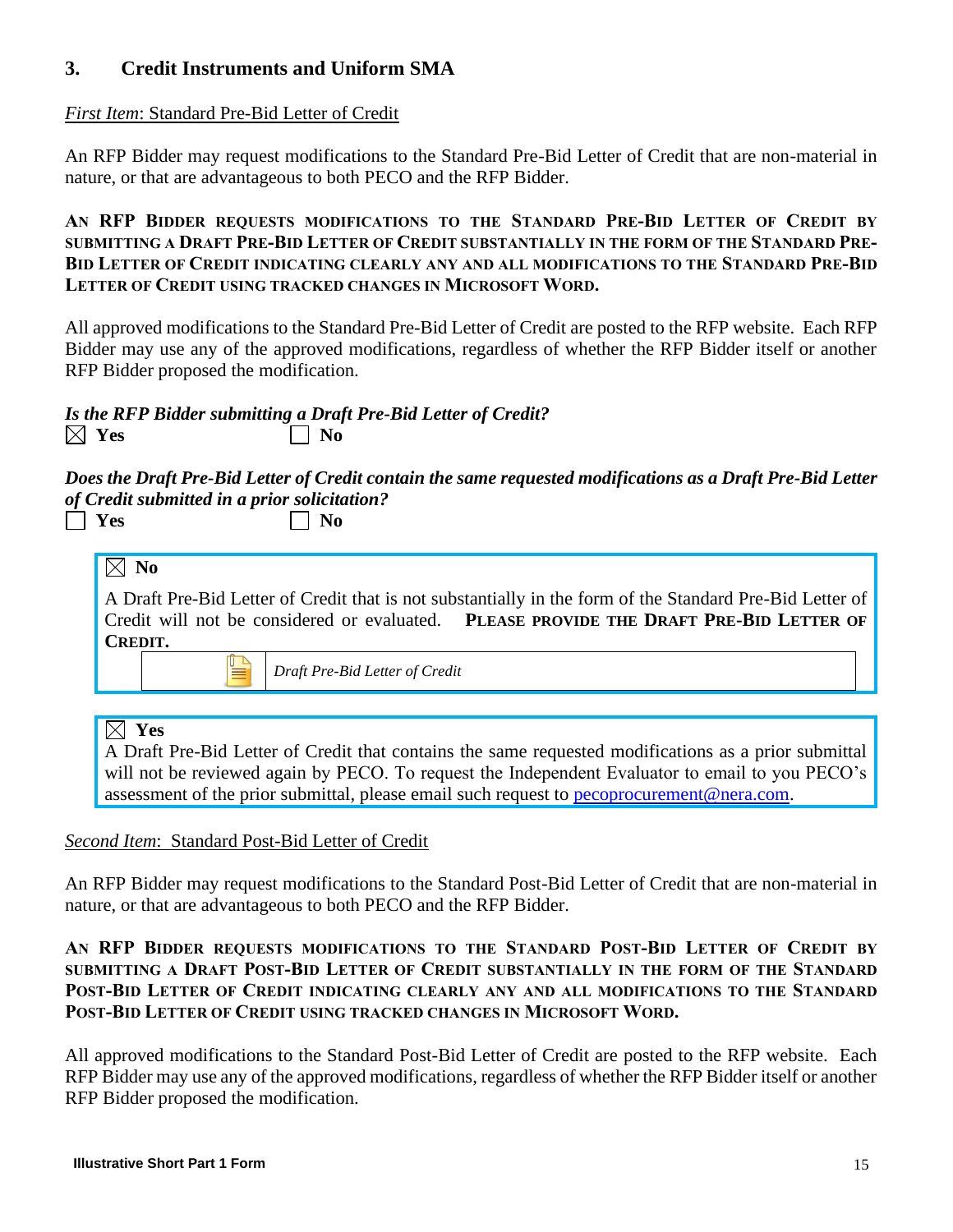*Is the RFP Bidder submitting a Draft Post-Bid Letter of Credit?*   $\boxtimes$  Yes  $\Box$  No

*Does the Draft Post-Bid Letter of Credit contain the same requested modifications as a Draft Post-Bid Letter of Credit submitted in a prior solicitation?*   $\vert$  **Yes**  $\vert$  **No** 

# $\boxtimes$  No

A Draft Post-Bid Letter of Credit that is not substantially in the form of the Standard Post-Bid Letter of Credit will not be considered or evaluated. **PLEASE PROVIDE THE DRAFT POST-BID LETTER OF CREDIT.**

*Draft Post-Bid Letter of Credit*

## **Yes**

A Draft Post-Bid Letter of Credit that contains the same requested modifications as a prior submittal will not be reviewed again by PECO. To request the Independent Evaluator to email to you PECO's assessment of the prior submittal, please email such request to [pecoprocurement@nera.com.](mailto:pecoprocurement@nera.com)

## *Third Item:* Standard Guaranty

An RFP Bidder may request modifications to the Standard Guaranty that are non-material in nature, or that are advantageous to both PECO and the RFP Bidder.

## **AN RFP BIDDER REQUESTS MODIFICATIONS TO THE STANDARD GUARANTY BY SUBMITTING A DRAFT GUARANTY SUBSTANTIALLY IN THE FORM OF THE STANDARD GUARANTY INDICATING CLEARLY ANY AND ALL MODIFICATIONS TO THE STANDARD GUARANTY USING TRACKED CHANGES IN MICROSOFT WORD.**

All approved modifications to the Standard Guaranty are posted to the RFP website. Each RFP Bidder may use any of the approved modifications, regardless of whether the RFP Bidder itself or another RFP Bidder proposed the modification.

## *Is the RFP Bidder submitting a Draft Guaranty?*   $\boxtimes$  Yes  $\Box$  No

*Does the Draft Guaranty contain the same requested modifications as a Draft Guaranty submitted in a prior solicitation?*  **Yes** No

## $\boxtimes$  No

A Draft Guaranty that is not substantially in the form of the Standard Guaranty will not be considered or evaluated. **PLEASE PROVIDE THE DRAFT GUARANTY.**

*Draft Guaranty*

**Yes**

A Draft Guaranty that contains the same requested modifications as a prior submittal will not be reviewed again by PECO. To request the Independent Evaluator to email to you PECO's assessment of the prior submittal, please email such request to [pecoprocurement@nera.com.](mailto:pecoprocurement@nera.com)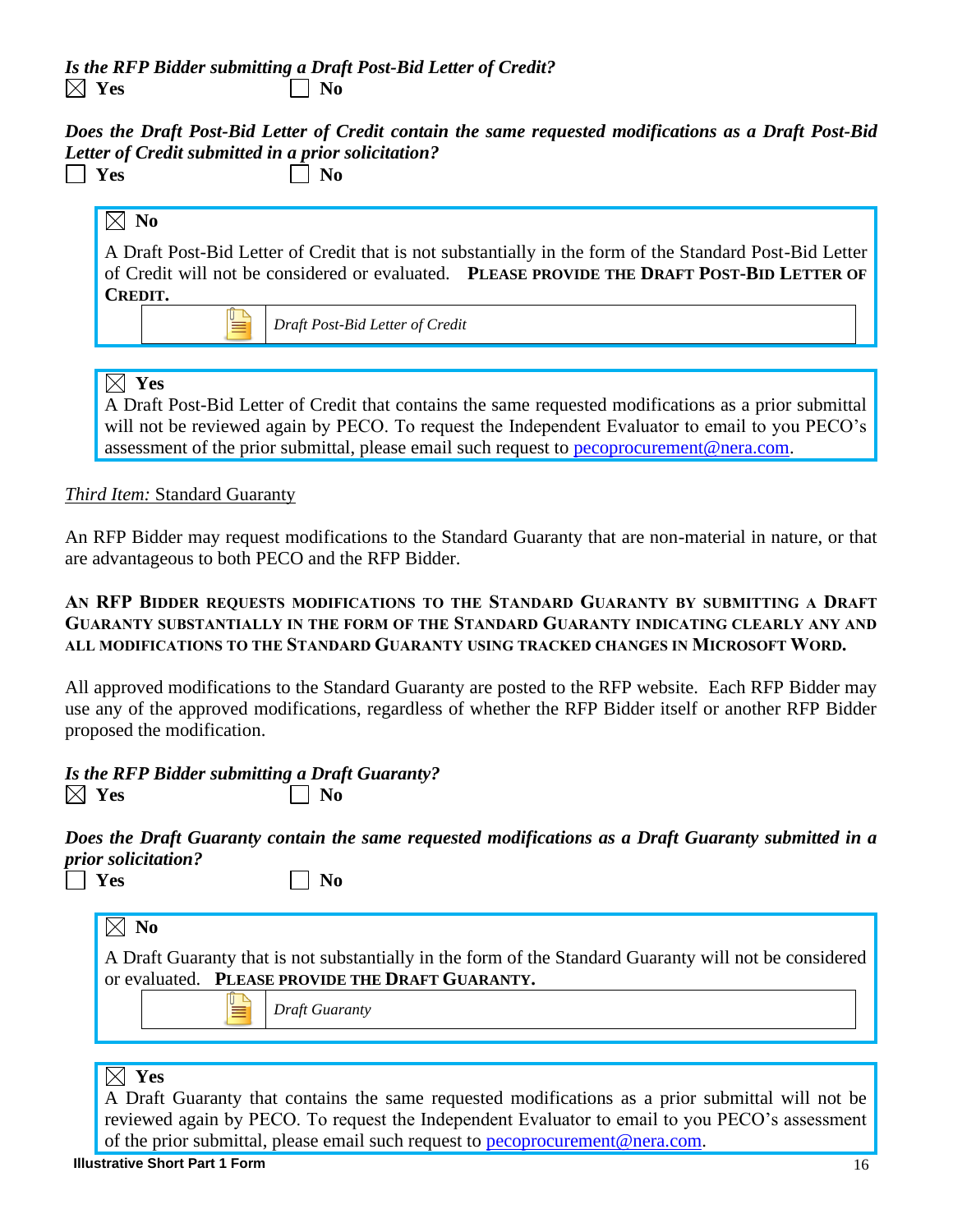*Is the RFP Bidder a Default Supplier serving tranches won in a solicitation under DSP V?*  $\Box$  Yes  $\Box$  No **If Yes,** please proceed to the Section 4. **If No,** please provide the information required by this section.

**RFP BIDDERS ARE ASKED TO PROVIDE ALL INFORMATION NEEDED TO PREPARE THE UNIFORM SMA AND ITS EXHIBITS. AN RFP BIDDER THAT DOES NOT PROVIDE THIS INFORMATION MUST INSTEAD SUBMIT AN ACKNOWLEDGMENT SIGNED BY THE OFFICER OF THE RFP BIDDER.**

*Is the RFP Bidder providing information to prepare the Uniform SMA at this time?*  $\blacksquare$  Yes  $\blacksquare$  No

**Yes**

**THE RFP BIDDER PROVIDES THE INFORMATION TO PREPARE THE UNIFORM SMA AND ITS EXHIBITS BY COMPLETING THE UNIFORM SMA INSERT.** The Uniform SMA Insert is also labelled INSERT #P1-4.

*Name of RFP Bidder*

## **UNIFORM SMA INSERT (#P1-4)**

**Please note! RFP Bidders must submit one (but ONLY one) of Insert #P1-4 and Insert #P1-5.**

1. Under Section 5.4(a)(i) of the Uniform SMA, the DS Supplier may, in its sole discretion, add the following subsection  $5.4(a)(i)$  by indicating yes or no below.

> 5.4(a)(i) For the purposes of such determination, the DS Supply provided for under this Agreement for the period following the Early Termination Date through the remainder of the term of this Agreement shall be deemed to be those quantity amounts that would have been delivered on an hourly basis, had this Agreement been in effect during the previous calendar year adjusted for such DS Load changes as may have occurred since the previous calendar year.

*Do you intend for subsection 5.4(a)(i) to be included as part of the Uniform SMA?*   $\Box$  Yes  $\Box$  No

2. The information that you provide below will be used to complete Exhibit 2 (Form of Notice) to the Uniform SMA. **IF ANY OF THE INFORMATION REQUESTED BELOW IS UNAVAILABLE, PLEASE ENTER N/A IN THE CORRESPONDING FIELDS**.

| (a) | <b>All Notices:</b> |           |
|-----|---------------------|-----------|
|     | <i>First Name</i>   | Last Name |

 *Street Address*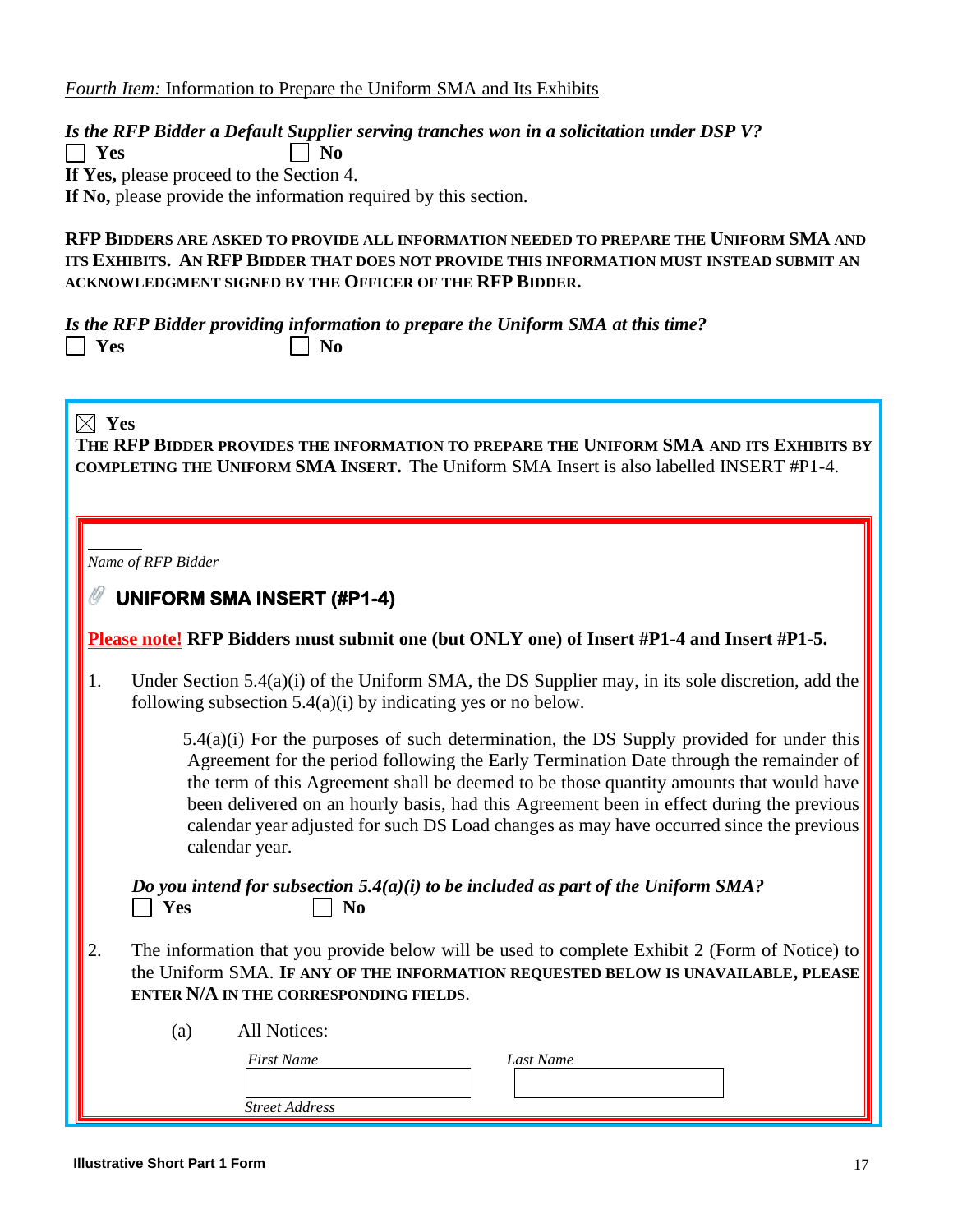|     | <b>State</b><br>Zip Code<br>City<br>Phone No.<br>Email Address<br>$D\ensuremath{\textit{UNS}}$<br>Federal Tax I.D. Number |
|-----|---------------------------------------------------------------------------------------------------------------------------|
| (b) | Invoices:<br>ATTN:<br><b>First Name</b><br>Last Name<br>Email Address<br>Phone No.                                        |
| (c) | Schedule:<br>Last Name<br><b>First Name</b><br>Phone No.<br>Email Address                                                 |
| (d) | Payments:<br>ATTN:<br><b>First Name</b><br>Last Name<br>Email Address<br>Phone No.                                        |
| (e) | Wire Transfer:<br>Bank<br>$\cal{ACCT}$<br>ABA                                                                             |
| (f) | Credit and Collections:<br>ATTN:<br><b>First Name</b><br>Last Name<br>Email Address<br>Phone No.                          |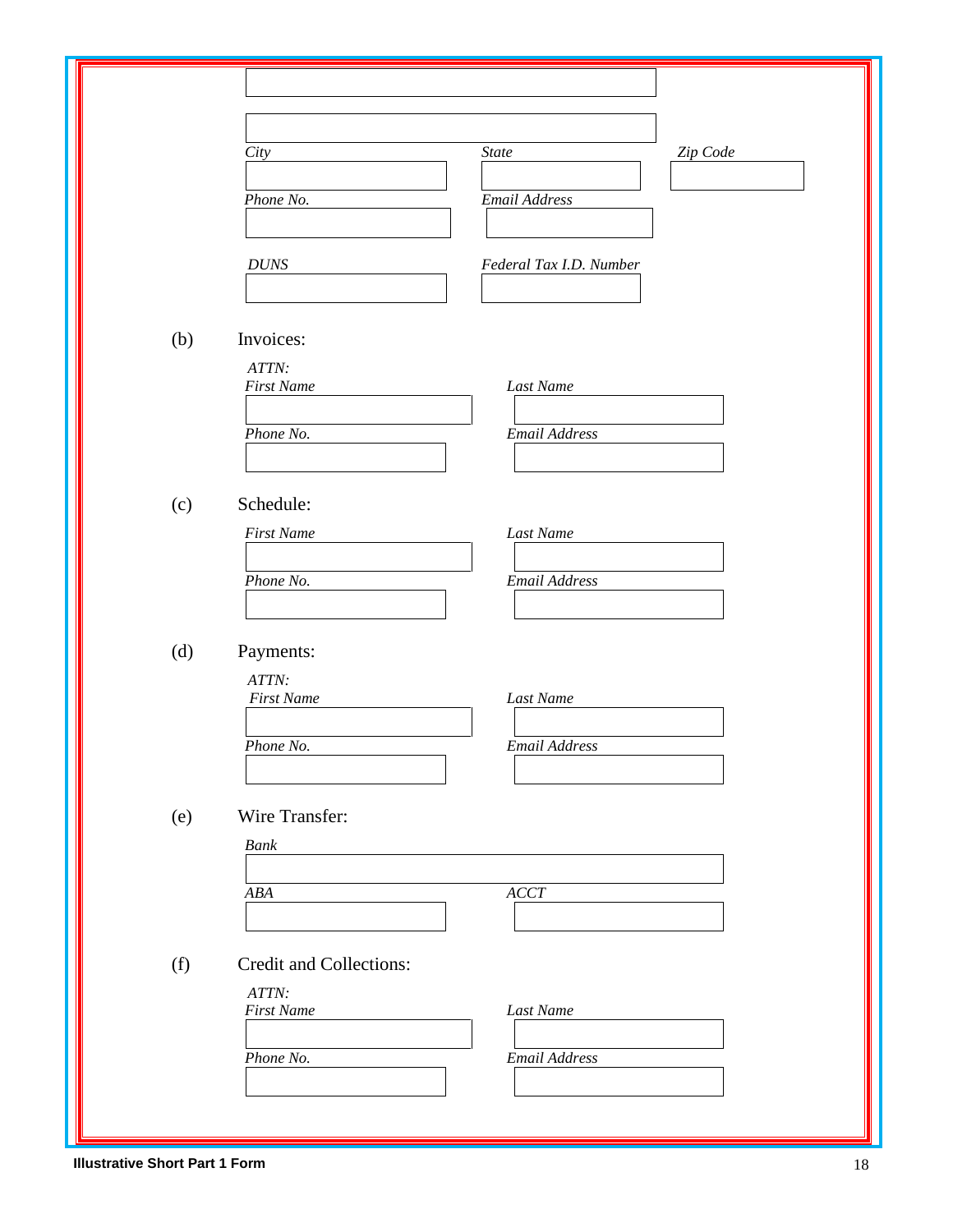| Additional Notices of an Event of Default to:<br>(g) |               |
|------------------------------------------------------|---------------|
| ATTN:<br><b>First Name</b>                           | Last Name     |
| Phone No.                                            | Email Address |
|                                                      |               |
|                                                      |               |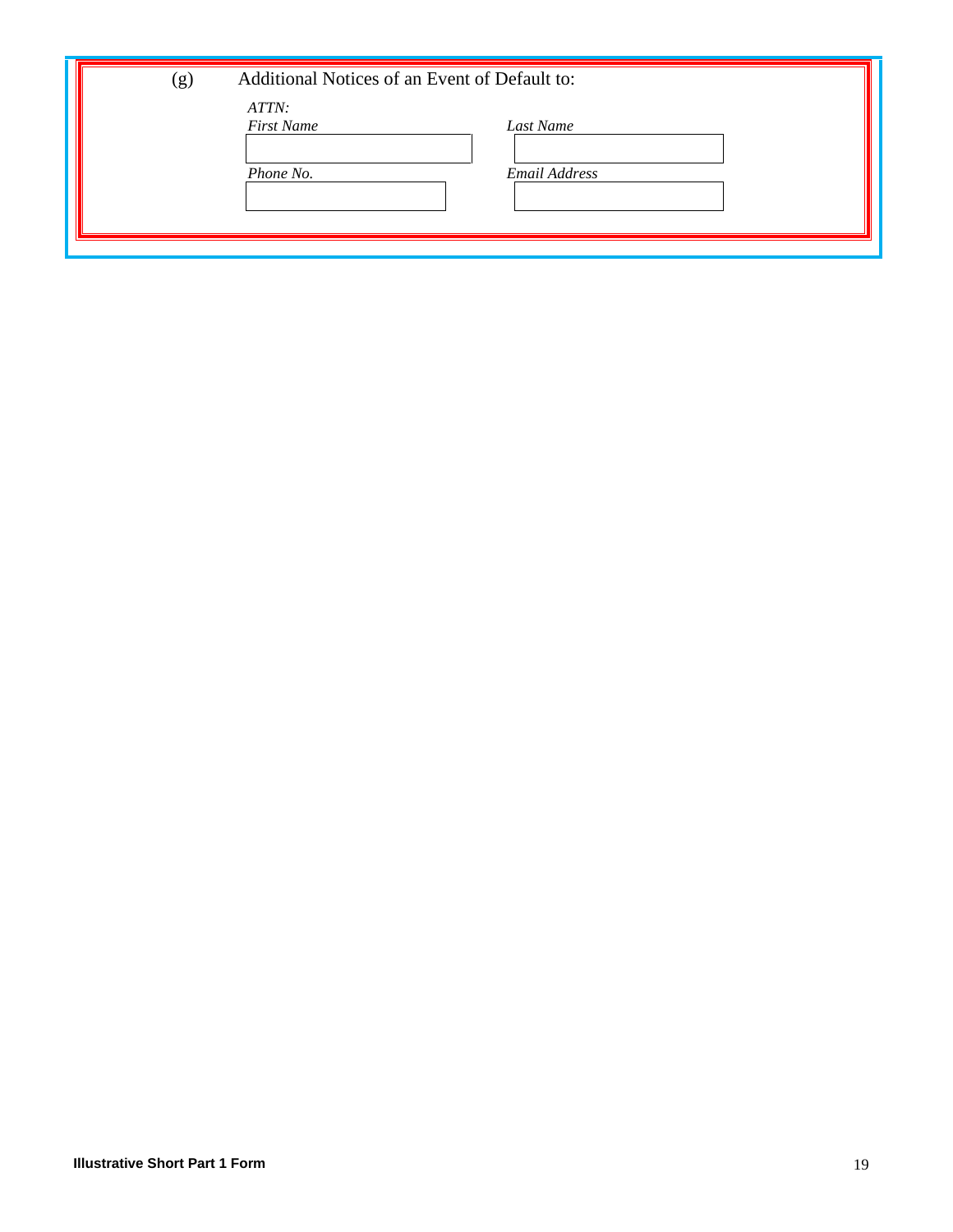## $\boxtimes$  No

**THE OFFICER OF THE RFP BIDDER PROVIDES THE REQUIRED ACKNOWLEDGMENT BY COMPLETING THE DELAY (SMA) INSERT.** The Delay (SMA) Insert is also labelled INSERT #P1-5.

**PLEASE REFER TO THE DELAY (SMA) INSERT (#P1-5) FOR THE ACCEPTABLE METHODS TO COMPLETE AND SUBMIT THIS INSERT. IF THIS INSERT IS NOT COMPLETED WITH A DIGITAL SIGNATURE, IT MUST BE SENT BY EMAIL TO THE INDEPENDENT EVALUATOR AT PECOP[ROCUREMENT](mailto:PECOProcurement@NERA.com)@NERA.COM BY THE SIGNATORY (HERE THE OFFICER OF THE RFP BIDDER) OR WITH THE SIGNATORY ON COPY.**

*Name of RFP Bidder*

**DELAY (SMA) INSERT (#P1-5)** 

#### **THE INDEPENDENT EVALUATOR IS ACCEPTING A DIGITAL SIGNATURE FOR THIS INSERT. THE INDEPENDENT EVALUATOR IS ALSO ACCEPTING AN ELECTRONIC SIGNATURE OR A SCANNED WET SIGNATURE AS LONG AS THIS INSERT IS SENT BY EMAIL BY THE SIGNATORY OR WITH THE SIGNATORY ON COPY.**

This Insert may be completed as follows:

• *Submitted with a digital signature (using commercially available software such as DocuSign) with an accompanying document or information verifying the identity of the signatory.* 

If completed with a digital signature, this Insert and accompanying document or information may be uploaded to the online Part 1 Form or may be sent by email to the Independent Evaluator at [PECOProcurement@NERA.com.](mailto:PECOProcurement@NERA.com)

This Insert may also be completed as follows:

• *Submitted with a scanned wet signature;*

*or*

• *Submitted with an electronic signature (such as an image of a signature).*

 $\mathcal{L}_\text{max}$  , and the contract of the contract of the contract of the contract of the contract of the contract of the contract of the contract of the contract of the contract of the contract of the contract of the contr

If completed with a scanned or electronic signature, this Insert must be sent by email to the Independent Evaluator at [PECOProcurement@NERA.com](mailto:PECOProcurement@NERA.com) by the signatory (here the Officer of the RFP Bidder) or with the signatory on copy.

## **Please note! RFP Bidders must submit one (but ONLY one) of Insert #P1-4 and Insert #P1-5.**

I, (the Officer of the RFP Bidder), acknowledge that, if the Independent Evaluator notifies the RFP Bidder that the Independent Evaluator is identifying one or more of the RFP Bidder's Bids to the Commission as winning Bids, the RFP Bidder must provide all information required by the Uniform SMA Insert (#P1-4) by 12 PM (noon) EPT on the day after such notification is received.

Signature of Officer Date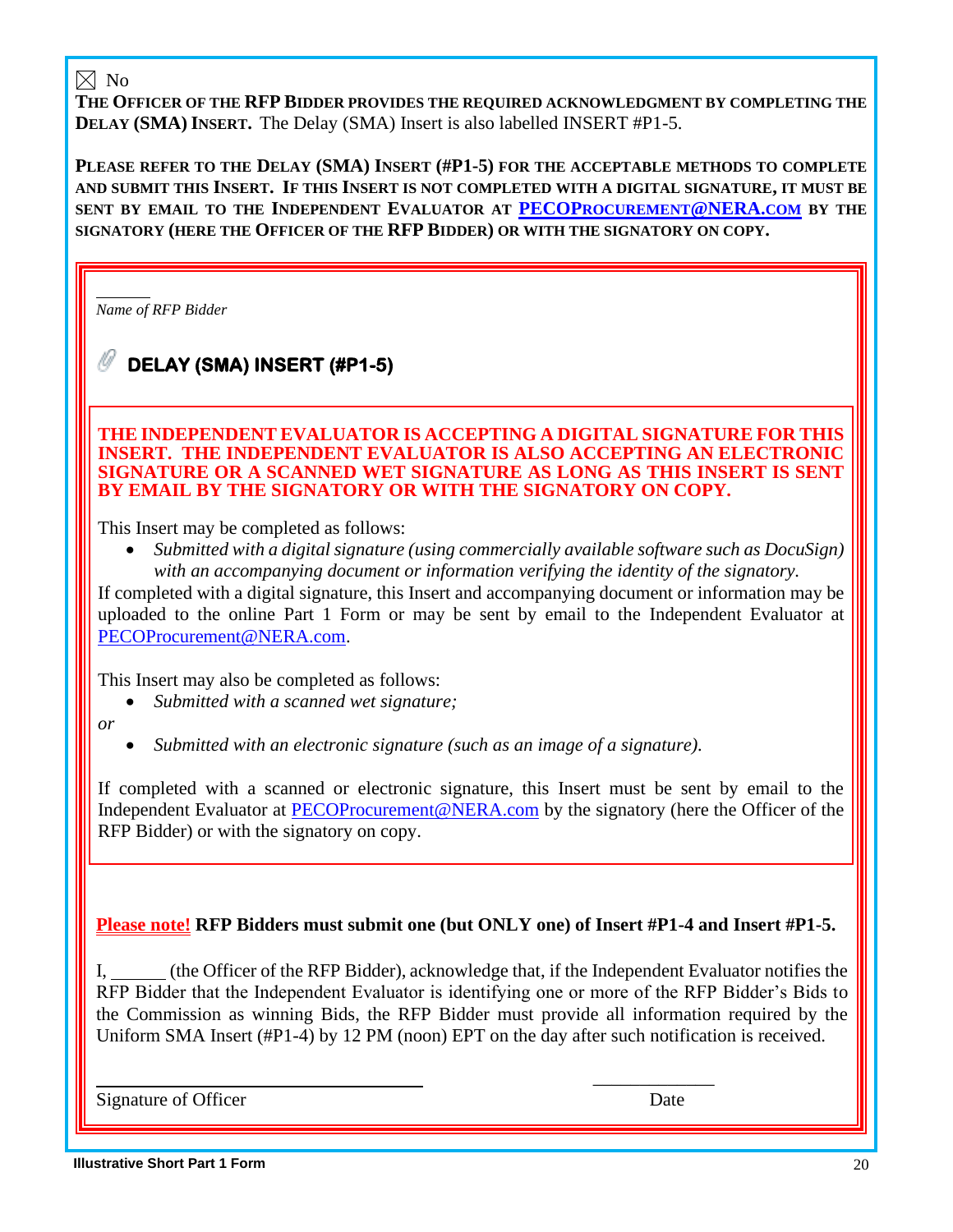## **4. Representations**

The Officer of the RFP Bidder must make a number of representations and certifications, which may include any or all of those detailed in Paragraphs IV.4.1, IV.4.2, and IV.4.3 of the RFP Rules.

|            | Is the RFP Bidder a Default Supplier serving tranches won in a solicitation under DSP V? |  |  |
|------------|------------------------------------------------------------------------------------------|--|--|
| $\Box$ Yes | $\vert$ No                                                                               |  |  |

| $\times$ Yes    |                                                                                                                                                                                                                                                 |
|-----------------|-------------------------------------------------------------------------------------------------------------------------------------------------------------------------------------------------------------------------------------------------|
|                 | THE OFFICER OF THE RFP BIDDER MAKES SUCH CERTIFICATIONS BY COMPLETING THE P1 CERTIFICATIONS                                                                                                                                                     |
|                 | (A) INSERT. The P1 Certifications (Default Supplier) Insert is also labelled INSERT #P1-6.                                                                                                                                                      |
|                 | PLEASE REFER TO THE P1 CERTIFICATIONS A INSERT (#P1-6) FOR THE ACCEPTABLE METHODS TO COMPLETE<br>AND SUBMIT THIS INSERT.                                                                                                                        |
|                 | Name of RFP Bidder                                                                                                                                                                                                                              |
|                 | P1 CERTIFICATIONS (A) INSERT (#P1-6)                                                                                                                                                                                                            |
|                 | THE INDEPENDENT EVALUATOR IS ACCEPTING A DIGITAL SIGNATURE OR A<br>NOTARIZED SIGNATURE FOR THIS INSERT.                                                                                                                                         |
| or:             | This Insert may be completed as follows:<br>Signed by the Officer of the RFP Bidder with the signature notarized;                                                                                                                               |
|                 | Submitted with a digital signature (using commercially available software such as DocuSign) with<br>an accompanying document or information verifying the identity of the signatory.<br>Digital<br>signatures are not required to be notarized. |
|                 | This Insert and any accompanying document or information may be submitted as follows:<br>Uploaded to the online Part 1 Form;                                                                                                                    |
| or:             | Sent by email to the Independent Evaluator at PECOProcurement@nera.com.                                                                                                                                                                         |
|                 | An RFP Bidder found to be acting in concert with another RFP Bidder may be disqualified by the<br><b>Independent Evaluator.</b>                                                                                                                 |
| I certify that: |                                                                                                                                                                                                                                                 |
| (1)             | I am an officer, a director, or an individual otherwise authorized to undertake contracts (including the<br>PECO Energy Company - Pennsylvania Default Service Supplier Master Agreement) and bind the<br>RFP Bidder.                           |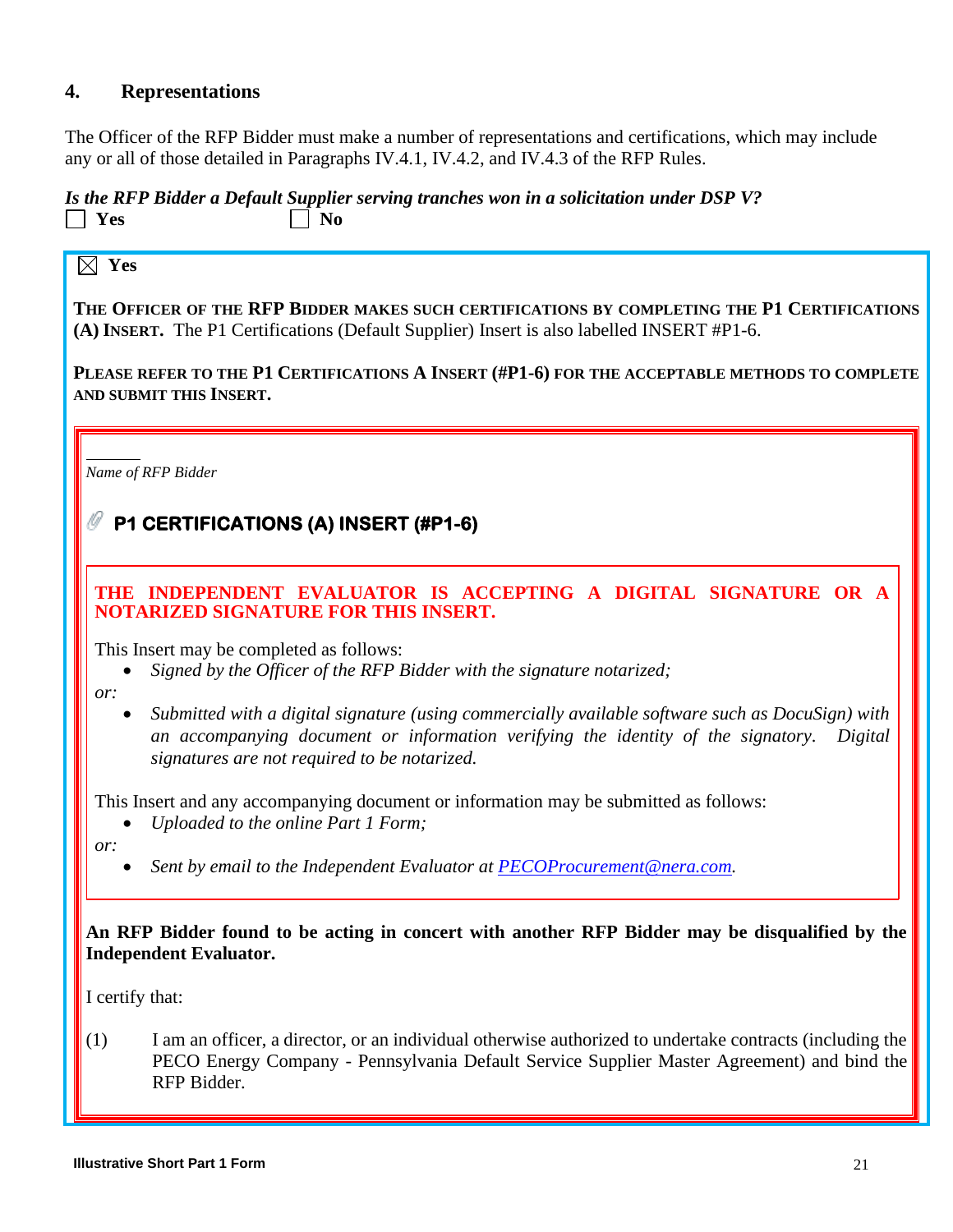| (2)                           | All information provided in this Part 1 Proposal is true and accurate to the best of my knowledge and<br>belief.                                                                                                                                                                                                                                                                        |      |
|-------------------------------|-----------------------------------------------------------------------------------------------------------------------------------------------------------------------------------------------------------------------------------------------------------------------------------------------------------------------------------------------------------------------------------------|------|
| (3)                           | If, for any reason or due to any circumstance, any information provided in this Part 1 Proposal changes<br>or any previous certification fails to remain valid before the sixth business day after the Bid Date, I or<br>the Representative will notify the Independent Evaluator of such changes as soon as practicable but<br>in no event later than one (1) day before the Bid Date. |      |
| (4)                           | This Part 1 Proposal will remain valid and remain in full force and effect until six (6) business days<br>after the Bid Date.                                                                                                                                                                                                                                                           |      |
| (5)                           | The RFP Bidder is not part of a bidding agreement, a joint venture for purposes of participating in any<br>solicitation for this RFP, a bidding consortium, or any other type of agreement related to bidding in<br>any solicitation of this RFP.                                                                                                                                       |      |
|                               | Signature of Officer                                                                                                                                                                                                                                                                                                                                                                    | Date |
|                               | <b>Printed Name</b>                                                                                                                                                                                                                                                                                                                                                                     |      |
|                               | Signature and Seal from Notary Public                                                                                                                                                                                                                                                                                                                                                   | Date |
|                               |                                                                                                                                                                                                                                                                                                                                                                                         |      |
| $\boxtimes$<br>N <sub>0</sub> |                                                                                                                                                                                                                                                                                                                                                                                         |      |
|                               | THE OFFICER OF THE RFP BIDDER MAKES SUCH CERTIFICATIONS BY COMPLETING THE P1 CERTIFICATIONS<br>(A) INSERT AND P1 CERTIFICATIONS (C) INSERT. These inserts are also labelled INSERT #P1-6 and INSERT                                                                                                                                                                                     |      |

#P1-8, respectively.

**PLEASE REFER TO THE P1 CERTIFICATIONS A INSERT (#P1-6) AND P1 CERTIFICATIONS (C)INSERT (#P1- 8) FOR THE ACCEPTABLE METHODS TO COMPLETE AND SUBMIT THESE INSERTS.**

*Name of RFP Bidder*

#### M **P1 CERTIFICATIONS (A) INSERT (#P1-6)**

**THE INDEPENDENT EVALUATOR IS ACCEPTING A DIGITAL SIGNATURE OR A NOTARIZED SIGNATURE FOR THIS INSERT.** 

This Insert may be completed as follows:

• *Signed by the Officer of the RFP Bidder with the signature notarized;* 

*or:*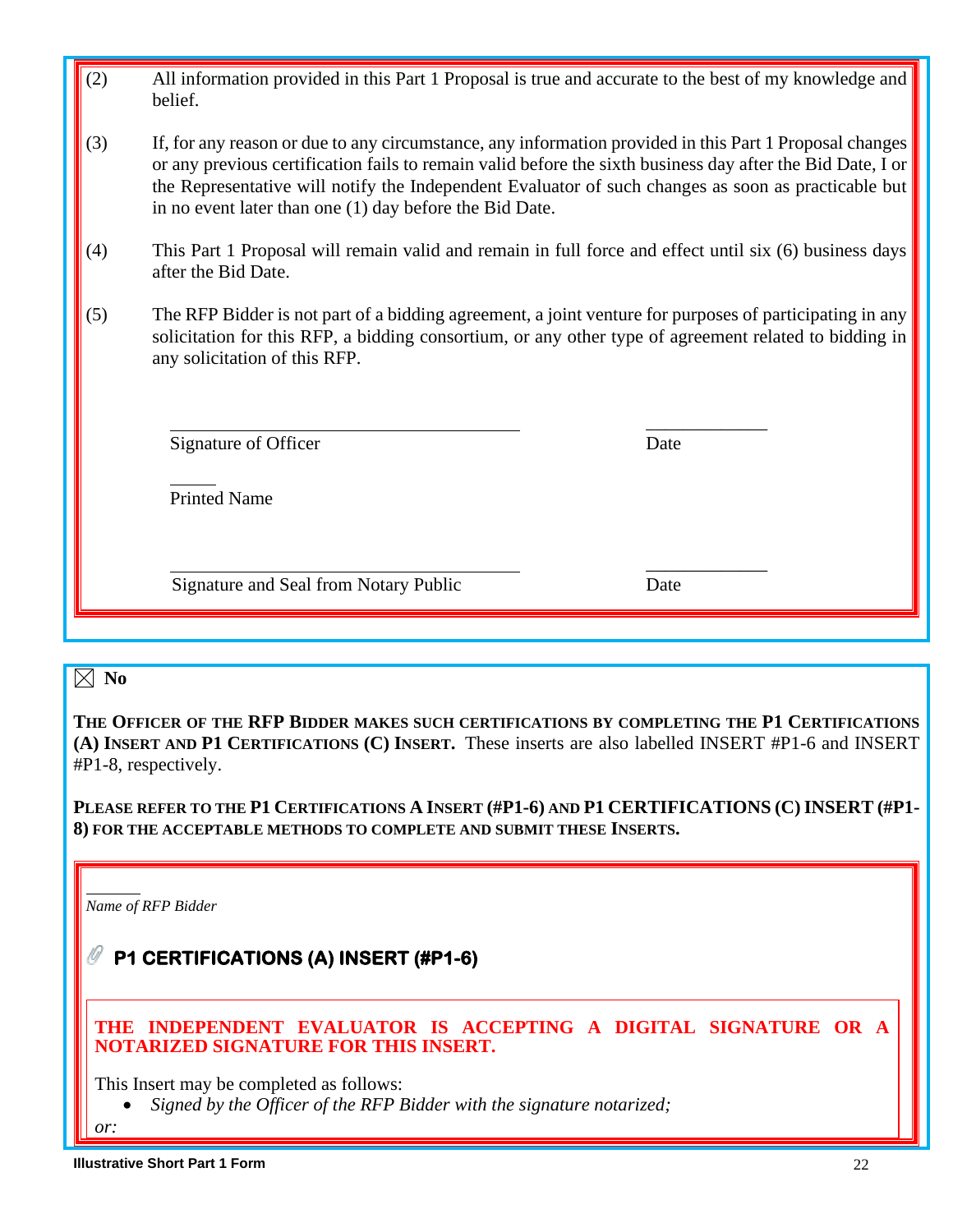• *Submitted with a digital signature (using commercially available software such as DocuSign) with an accompanying document or information verifying the identity of the signatory. Digital signatures are not required to be notarized.*

This Insert and any accompanying document or information may be submitted as follows:

• *Uploaded to the online Part 1 Form;*

*or:*

• *Sent by email to the Independent Evaluator at [PECOProcurement@nera.com.](mailto:PECOProcurement@nera.com)* 

## **An RFP Bidder found to be acting in concert with another RFP Bidder may be disqualified by the Independent Evaluator.**

I certify that:

- (6) I am an officer, a director, or an individual otherwise authorized to undertake contracts (including the PECO Energy Company - Pennsylvania Default Service Supplier Master Agreement) and bind the RFP Bidder.
- (7) All information provided in this Part 1 Proposal is true and accurate to the best of my knowledge and belief.
- (8) If, for any reason or due to any circumstance, any information provided in this Part 1 Proposal changes or any previous certification fails to remain valid before the sixth business day after the Bid Date, I or the Representative will notify the Independent Evaluator of such changes as soon as practicable but in no event later than one (1) day before the Bid Date.
- (9) This Part 1 Proposal will remain valid and remain in full force and effect until six (6) business days after the Bid Date.
- (10) The RFP Bidder is not part of a bidding agreement, a joint venture for purposes of participating in any solicitation for this RFP, a bidding consortium, or any other type of agreement related to bidding in any solicitation of this RFP.

Signature of Officer Date

\_\_\_\_\_\_\_\_\_\_\_\_\_

Printed Name

Signature and Seal from Notary Public Date

\_\_\_\_\_\_\_\_\_\_\_\_\_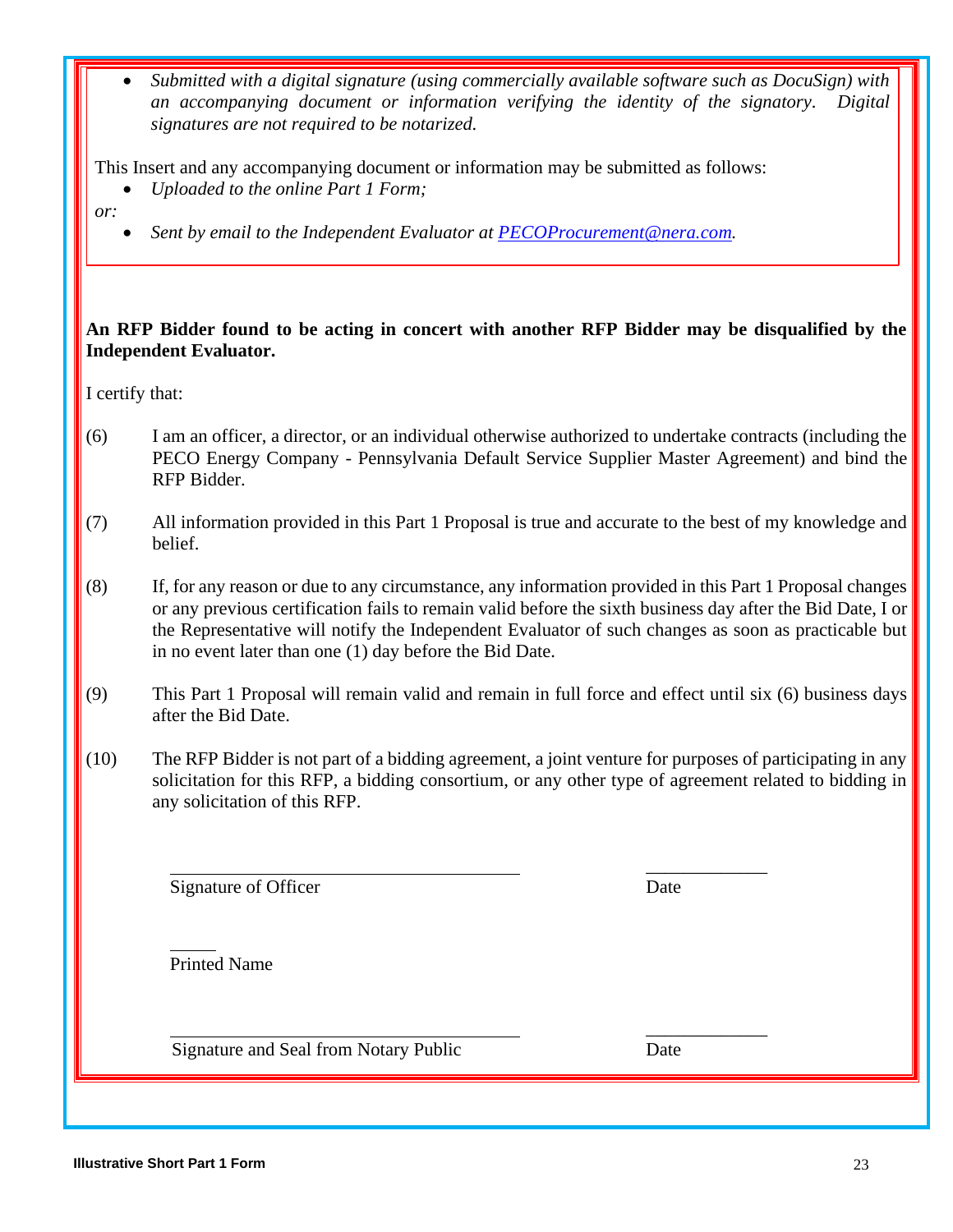*Name of RFP Bidder*

## **P1 CERTIFICATIONS (C) INSERT (#P1-8)**

### **THE INDEPENDENT EVALUATOR IS ACCEPTING A DIGITAL SIGNATURE OR A NOTARIZED SIGNATURE FOR THIS INSERT.**

This Insert may be completed as follows:

- *Signed by the Officer of the RFP Bidder with the signature notarized;*
- *or:*
- *Submitted with a digital signature (using commercially available software such as DocuSign) with an accompanying document or information verifying the identity of the signatory. Digital signatures are not required to be notarized.*

This Insert and any accompanying document or information may be submitted as follows:

• *Uploaded to the online Part 1 Form;*

*or:*

• *Sent by email to the Independent Evaluator at PECOProcurement@nera.com.* 

## **An RFP Bidder found to be acting in concert with another RFP Bidder may be disqualified by the Independent Evaluator.**

I certify that:

- (1) The RFP Bidder has no actions at law, suits in equity, proceedings or claims pending or, to the RFP Bidder's knowledge, threatened against it before any federal, state, foreign or local court, tribunal or governmental agency or authority that might materially delay, prevent or hinder the RFP Bidder's performance of its obligations under the Uniform SMA.
- (2) The RFP Bidder is not bankrupt or insolvent and there are no proceedings pending or being contemplated by it or, to its knowledge, threatened against it which would result in it being or becoming bankrupt or insolvent.
- (3) If the Independent Evaluator notifies the RFP Bidder that the Independent Evaluator is identifying one or more of the RFP Bidder's Bids to the Commission as winning Bids, all information required for the preparation of the Uniform SMA and its Exhibits must be submitted and complete by 12 PM (noon) EPT on the day after such notification is received.

Signature of Officer Date

\_\_\_\_\_\_\_\_\_\_\_\_\_

Printed Name

Signature and Seal from Notary Public Date

\_\_\_\_\_\_\_\_\_\_\_\_\_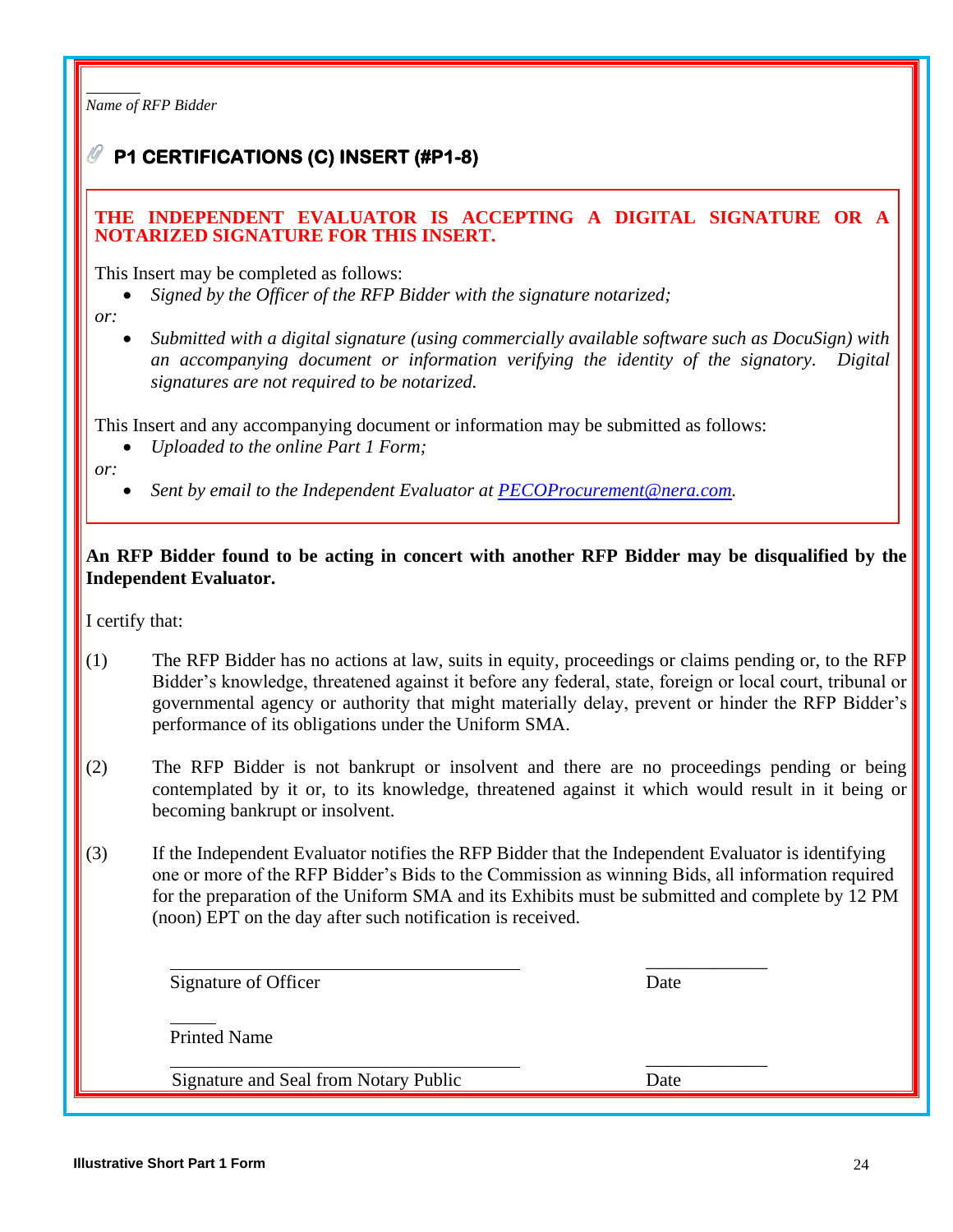## **5. Foreign RFP Bidders and Foreign Entities**

*Is the RFP Bidder a Foreign Entity, or is the RFP Bidder relying on the financial standing of a Foreign Entity as RFP Guarantor, or is the RFP Bidding submitting a Proposal under an Agency Agreement with a Foreign Entity as Principal?*

 $\Box$  Yes  $\Box$  No

## **Yes**

**AN RFP BIDDER THAT IS A FOREIGN RFP BIDDER, OR THAT IS RELYING ON THE FINANCIAL STANDING OF A FOREIGN ENTITY AS RFP GUARANTOR, OR RFP BIDDERS SUBMITTING A PROPOSAL UNDER AN AGENCY AGREEMENT WITH A FOREIGN ENTITY AS PRINCIPAL IS REQUIRED TO PROVIDE ADDITIONAL INFORMATION AS SPECIFIED IN THE SECTION IV.5 OF THE RFP RULES BY COMPLETING THE APPLICABLE INSERT AND PROVIDING ASSOCIATED DOCUMENTS.** An RFP Bidder that is a Foreign RFP Bidder is required to complete the P1 Foreign Bidder (Prev Qual and DS) Insert, also labelled INSERT #P1-10. An RFP Bidder relying on the financial standing of a Foreign RFP Guarantor is required to complete the P1 Foreign Guarantor (Prev Qual and DS) Insert, also labelled INSERT #P1-11. An RFP Bidder submitting a Proposal under an Agency Agreement with a Foreign Entity as Principal is required to complete the P1 Foreign Principal (Prev Qual and DS) Insert, also labelled INSERT #P1-12.

| O | Insert (P1 Foreign Bidder (Prev Qual and DS) Insert #P1-10, P1 Foreign Guarantor (Prev<br>Qual and DS) Insert #P1-11, OR P1 Foreign Principal (Prev Qual and DS) Insert #P1-12) |
|---|---------------------------------------------------------------------------------------------------------------------------------------------------------------------------------|
| 亖 | Additional Evidence of Creditworthiness                                                                                                                                         |
| Ë | Additional Evidence of Creditworthiness                                                                                                                                         |
|   | Draft legal opinion                                                                                                                                                             |
| ≡ | Draft sworn certificate                                                                                                                                                         |
|   | Draft sworn certificate                                                                                                                                                         |

*Name of RFP Bidder*

# **P1 FOREIGN BIDDER (PREV QUAL and DS) INSERT (#P1-10)**

## **Please note! ONLY Foreign RFP Bidders are required to submit this Insert.**

*First Item*: Evidence of Creditworthiness

In addition to supplying all required information and documents elsewhere in the online Part 1 Form, a Foreign RFP Bidder may provide any additional evidence of creditworthiness for the Foreign RFP Bidder so as to provide PECO with comparable assurances of creditworthiness as is applicable for an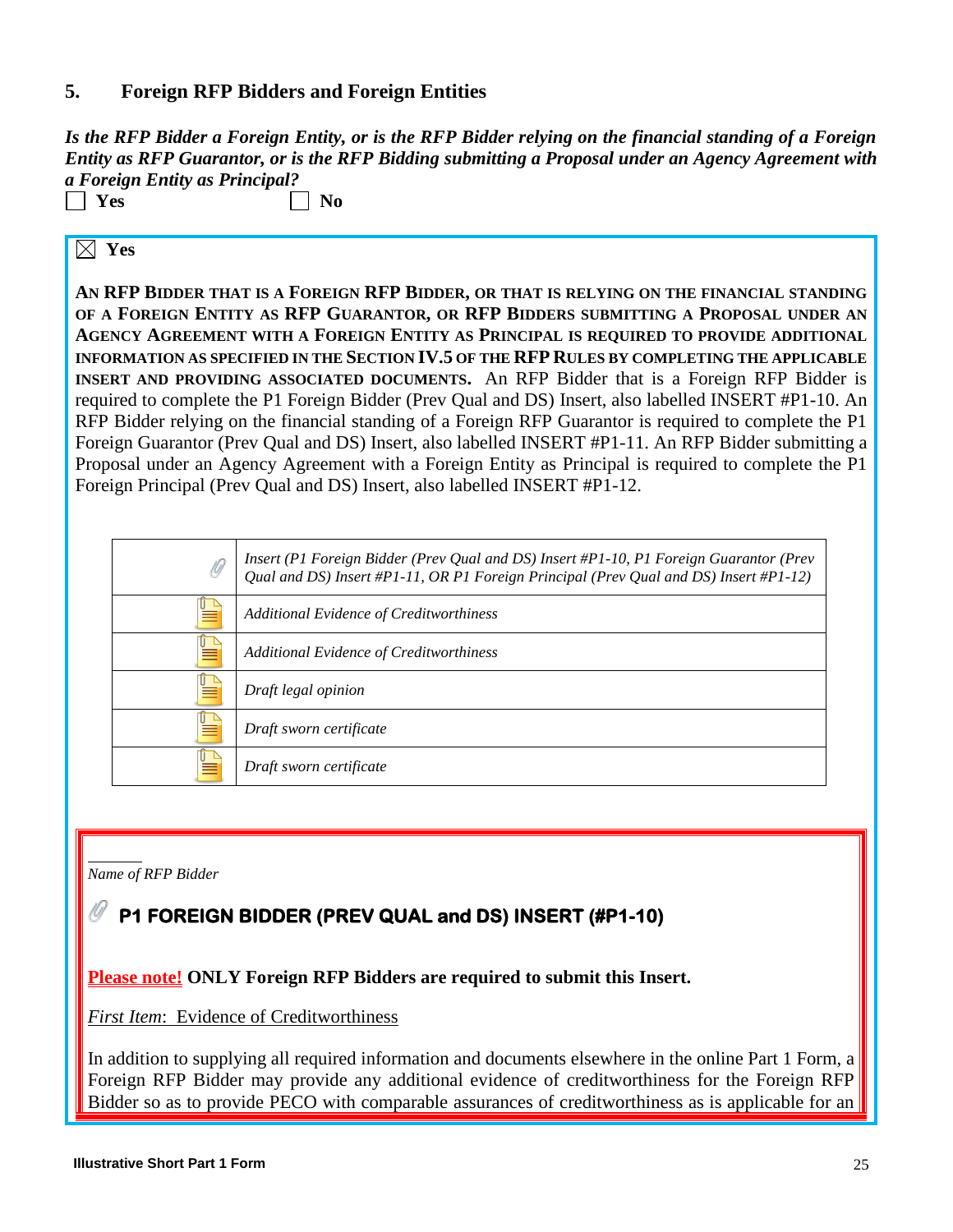| entity that has been incorporated or otherwise formed under the laws of a state of the United States or |  |  |
|---------------------------------------------------------------------------------------------------------|--|--|
| of the District of Columbia.                                                                            |  |  |

| Are you submitting additional evidence of creditworthiness for the Foreign RFP Bidder? |            |  |  |
|----------------------------------------------------------------------------------------|------------|--|--|
| $\Box$ Yes                                                                             | $\vert$ No |  |  |

**PLEASE PROVIDE SUCH ADDITIONAL EVIDENCE OF CREDITWORTHINESS IN THE SPACES RESERVED FOR THAT PURPOSE IN THE ONLINE PART 1 FORM OR BY EMAIL TO PECOPROCUREMENT@NERA.COM.**

*Second Item:* Draft Documents

**THE RFP BIDDER MAY, BUT IS NOT REQUIRED TO, SUBMIT A DRAFT OF THE FOLLOWING DOCUMENTS FOR EVALUATION:** (i) a legal opinion of outside counsel qualified to practice in the foreign jurisdiction in which the Foreign RFP Bidder is incorporated or otherwise formed that the Uniform SMA is, or upon the completion of execution formalities will become, the binding obligation of the Foreign RFP Bidder in the jurisdiction in which it has been incorporated or otherwise formed; (ii) the sworn certificate of the corporate secretary (or similar officer) of such Foreign RFP Bidder that the person executing the Uniform SMA on behalf of the Foreign RFP Bidder has the authority to execute the Uniform SMA and that the governing board of such Foreign RFP Bidder has approved the execution of the Uniform SMA; and (iii) the sworn certificate of the corporate secretary (or similar officer) of such Foreign RFP Bidder that the Foreign RFP Bidder has been authorized by its governing board to enter into agreements of the same type as the Uniform SMA.

*Are you submitting a draft of any of these documents for evaluation?*   **Yes No**

**PLEASE PROVIDE ANY SUCH DOCUMENTS IN THE SPACES RESERVED FOR THAT PURPOSE IN THE ONLINE PART 1 FORM OR BY EMAIL TO PECOPROCUREMENT@NERA.COM.**

*Name of RFP Bidder*

## **P1 FOREIGN GUARANTOR (PREV QUAL and DS) INSERT (#P1-11)**

**Please note! ONLY RFP Bidders relying on a Foreign RFP Guarantor are required to submit this Insert.**

*First Item*: Evidence of Creditworthiness

In addition to supplying all required information and documents elsewhere in the online Part 1 Form, an RFP Bidder relying on the financial standing of a Foreign RFP Guarantor may provide any additional evidence of creditworthiness for the Foreign RFP Guarantor so as to provide PECO with comparable assurances of creditworthiness as is applicable for an entity that has been incorporated or otherwise formed under the laws of a state of the United States or of the District of Columbia.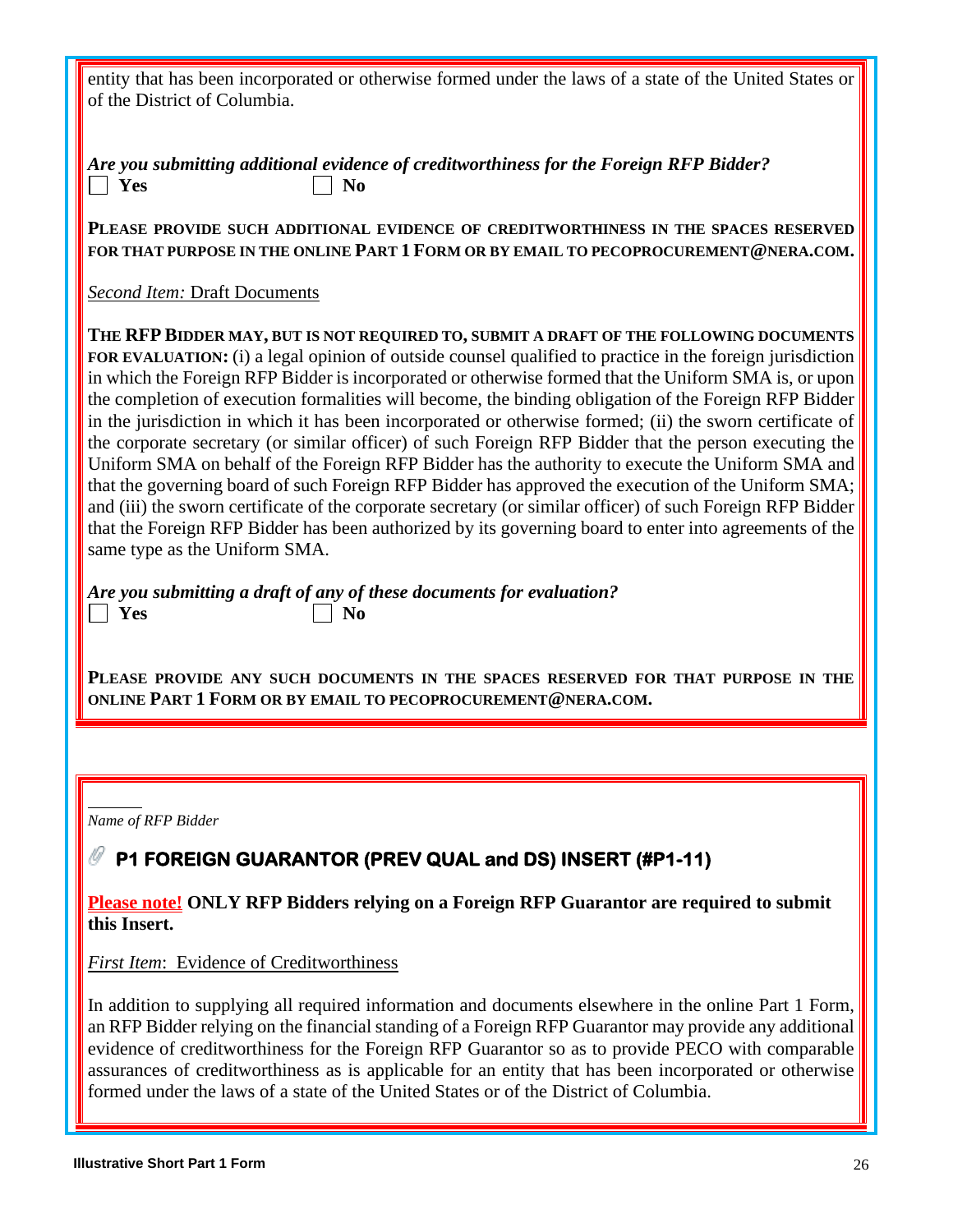*Are you submitting additional evidence of creditworthiness for the Foreign RFP Guarantor?*  **No** 

**PLEASE PROVIDE SUCH ADDITIONAL EVIDENCE OF CREDITWORTHINESS IN THE SPACES RESERVED FOR THAT PURPOSE IN THE ONLINE PART 1 FORM OR BY EMAIL TO PECOPROCUREMENT@NERA.COM.**

*Second Item:* Draft Documents

**THE RFP BIDDER MAY, BUT IS NOT REQUIRED TO, SUBMIT A DRAFT OF THE FOLLOWING DOCUMENTS:** (i) a legal opinion of outside counsel qualified to practice in the foreign jurisdiction in which the RFP Guarantor is incorporated or otherwise formed that the guaranty pursuant to the Uniform SMA is, or upon the completion of execution formalities will become, the binding obligation of the RFP Guarantor in the jurisdiction in which it has been incorporated or otherwise formed; and (ii) the sworn certificate of the corporate secretary (or similar officer) of such RFP Guarantor that the person executing the guaranty pursuant to the Uniform SMA on behalf of the RFP Guarantor has the authority to execute the guaranty pursuant to the Uniform SMA and that the governing board of such RFP Guarantor has approved the execution of the guaranty pursuant to the Uniform SMA; and (iii) the sworn certificate of the corporate secretary (or similar officer) of such RFP Guarantor that the RFP Guarantor has been authorized by its governing board to enter into agreements of the same type as the guaranty pursuant to the Uniform SMA.

*Are you submitting a draft of any of these documents for evaluation?*   $\Box$  Yes  $\Box$  No

**PLEASE PROVIDE ANY SUCH DOCUMENTS IN THE SPACES RESERVED FOR THAT PURPOSE IN THE ONLINE PART 1 FORM OR BY EMAIL TO PECOPROCUREMENT@NERA.COM.**

*Name of RFP Bidder*

## **P1 FOREIGN PRINCIPAL (PREV QUAL and DS) INSERT (#P1-12)**

**Please note! ONLY RFP Bidders submitting a Proposal under an Agency Agreement with a Foreign Entity as Principal are required to submit this Insert.**

*First Item*: Evidence of Creditworthiness

In addition to supplying all required information and documents elsewhere in the online Part 1 Form, an RFP Bidder submitting a Proposal under an Agency Agreement with a Foreign Entity as RFP Principal may provide any additional evidence of creditworthiness for the RFP Principal so as to provide PECO with comparable assurances of creditworthiness as is applicable for an entity that has been incorporated or otherwise formed under the laws of a state of the United States or of the District of Columbia.

*Are you submitting additional evidence of creditworthiness for the Foreign Principal?*   $\begin{array}{|c|c|c|c|c|c|c|c|}\n\hline \end{array}$  **Yes**  $\begin{array}{|c|c|c|c|c|c|c|c|}\n\hline \end{array}$  **No**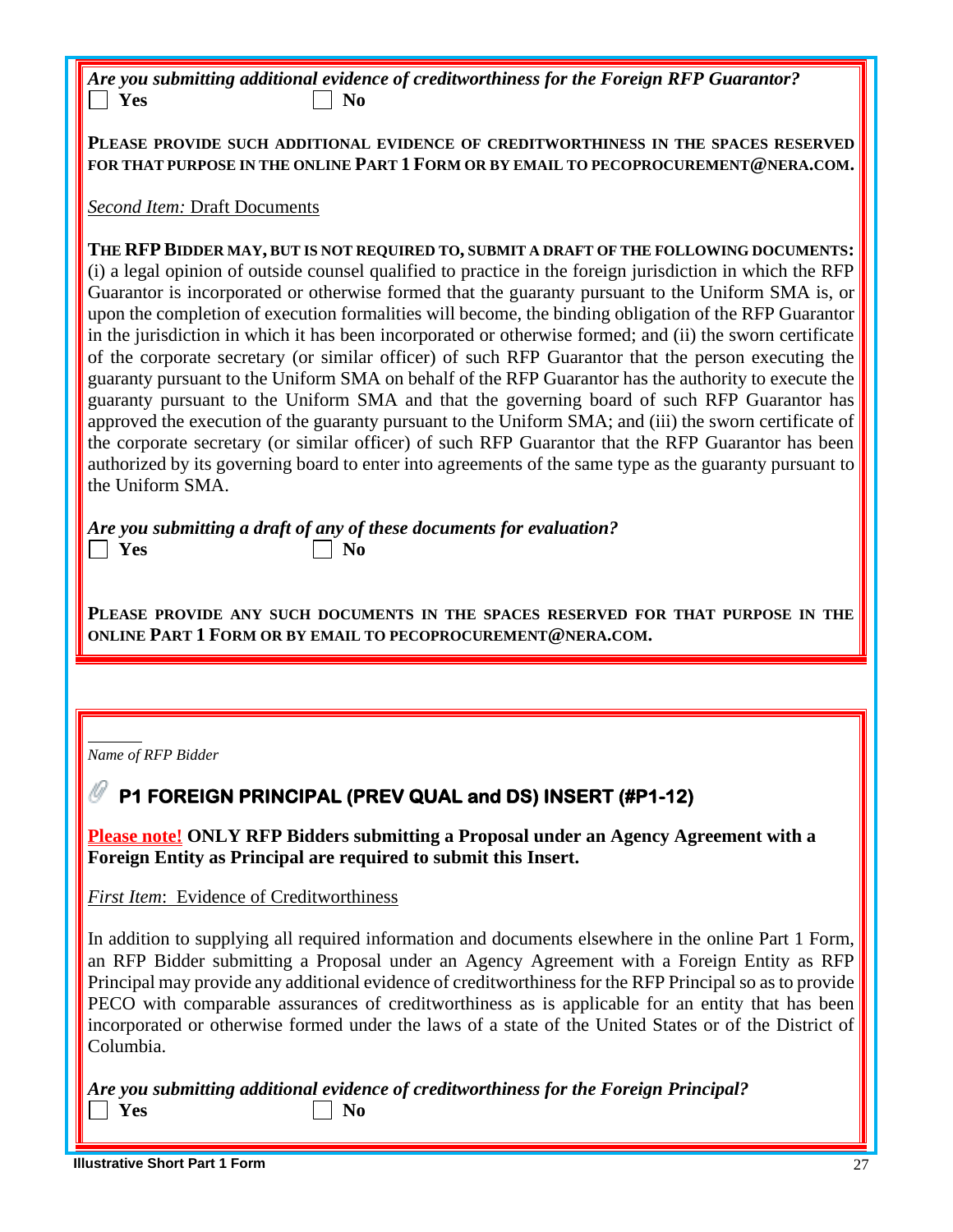**PLEASE PROVIDE SUCH ADDITIONAL EVIDENCE OF CREDITWORTHINESS IN THE SPACES RESERVED FOR THAT PURPOSE IN THE ONLINE PART 1 FORM OR BY EMAIL TO PECOPROCUREMENT@NERA.COM.**

*Second Item:* Draft Documents

**THE RFP BIDDER MAY, BUT IS NOT REQUIRED TO, SUBMIT A DRAFT OF THE FOLLOWING DOCUMENTS:** (i) a legal opinion of outside counsel qualified to practice in the foreign jurisdiction in which the Principal is incorporated or otherwise formed that the Uniform SMA is, or upon the completion of execution formalities will become, the binding obligation of the Principal in the jurisdiction in which it has been incorporated or otherwise formed; and (ii) the sworn certificate of the corporate secretary (or similar officer) of such Principal that the Principal has been authorized by its governing board to enter into agreements of the same type as the Uniform SMA.

*Are you submitting a draft of any of these documents for evaluation?*   $\vert$   $\vert$  Yes  $\vert$  No

PLEASE PROVIDE ANY SUCH DOCUMENTS IN THE SPACES RESERVED FOR THAT PURPOSE IN THE **ONLINE PART 1 FORM OR BY EMAIL TO PECOPROCUREMENT@NERA.COM.**

 $\boxtimes$  No

The requirements of this section do not apply to you.